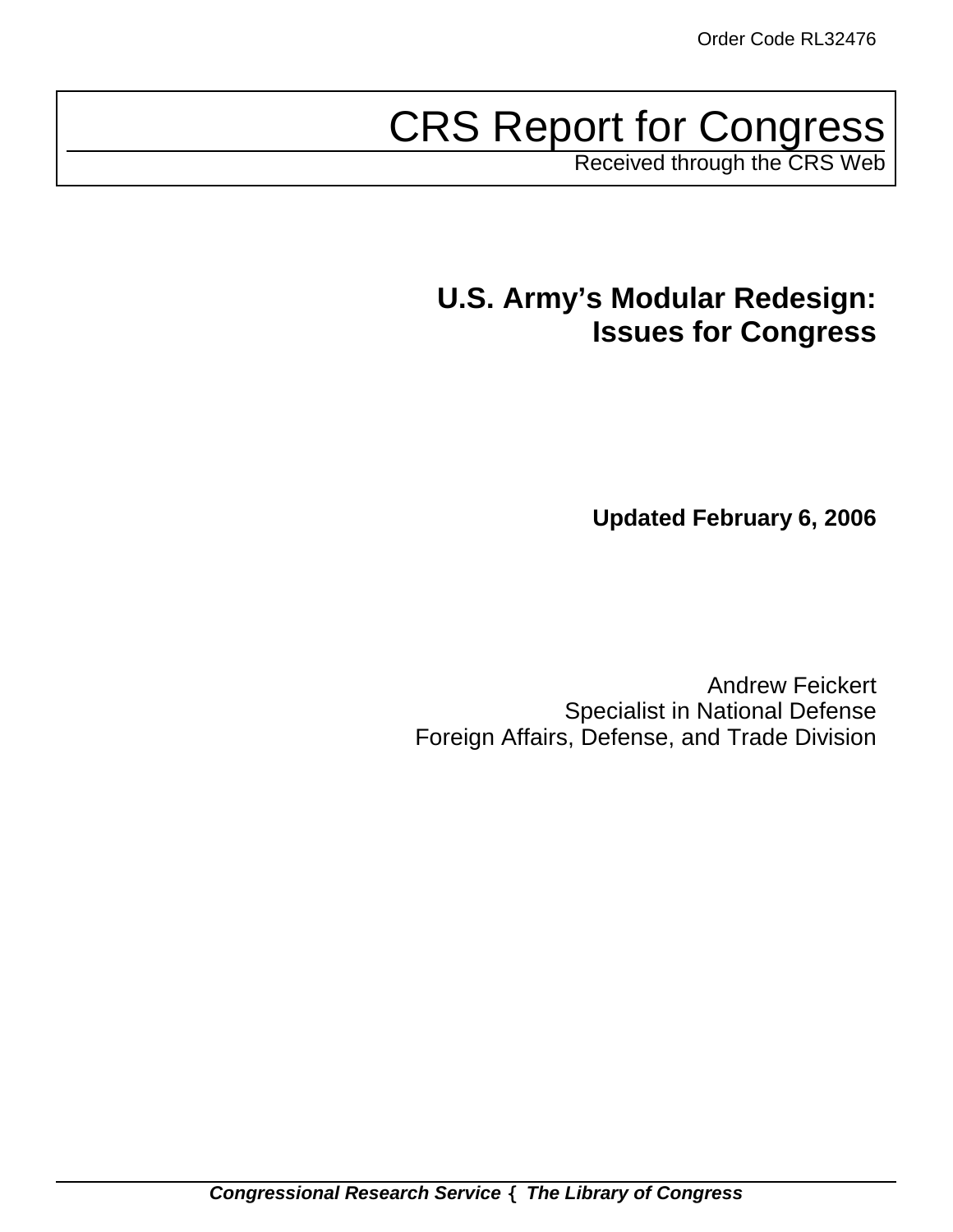# U.S. Army's Modular Redesign: Issues for Congress

# **Summary**

In what the Army describes as the "most significant Army restructuring in the past 50 years," it is redesigning its current 10 active duty division force to a 42 or 43 brigade combat team (BCT) force by FY2007. The Army National Guard and Army Reserves will also redesign their forces in a similar fashion. The planned addition of active duty brigades and the conversion of Army National Guard brigades could provide a larger force pool of deployable combat units to ease the burden on units presently deployed, and possibly to shorten the length of time that units are deployed on operations. The Army has three other concurrent initiatives underway that it considers inextricably linked to its brigade-centric redesign: rebalancing to create new "high demand" units; stabilizing the force to foster unit cohesion and enhance predictability for soldiers and their families; and cyclical readiness to better manage resources and to ensure a ready force for operations. These initiatives involve substantial cultural, policy, organizational, and personnel changes.

Some experts believe that modular redesign, selective rebalancing, stabilizing, and cyclical readiness are prudent actions that should provide the Army with additional deployable units and also eventually bring stability to soldiers and their families. As long as no additional significant long term troop commitments arise, many feel that these initiatives could help ease the stress on both the active and reserve forces. As the Army continues its modular conversion, it may have to contend with budget, personnel, and equipment shortages which could impede plans to build this new force as intended. Some also question if the Army can afford both its Future Combat System (FCS) program and its modularity program.

Rebalancing and stabilization efforts are currently underway but it is difficult to gauge their impact on the modularization process. Based on DOD's Global Basing Strategy and 2005 Base Realignment and Closure (BRAC) decisions, the Army has established a stationing plan for its modular forces. The Army also plans to begin its cyclical readiness program in FY2006. With significant budgetary issues, and personnel and equipment shortages impacting on the Army's plans to convert the entire Army into the Army Modular Force (AMF), the second session of the  $109<sup>th</sup>$ Congress might decide to examine these and other concerns in greater detail. This report will be updated.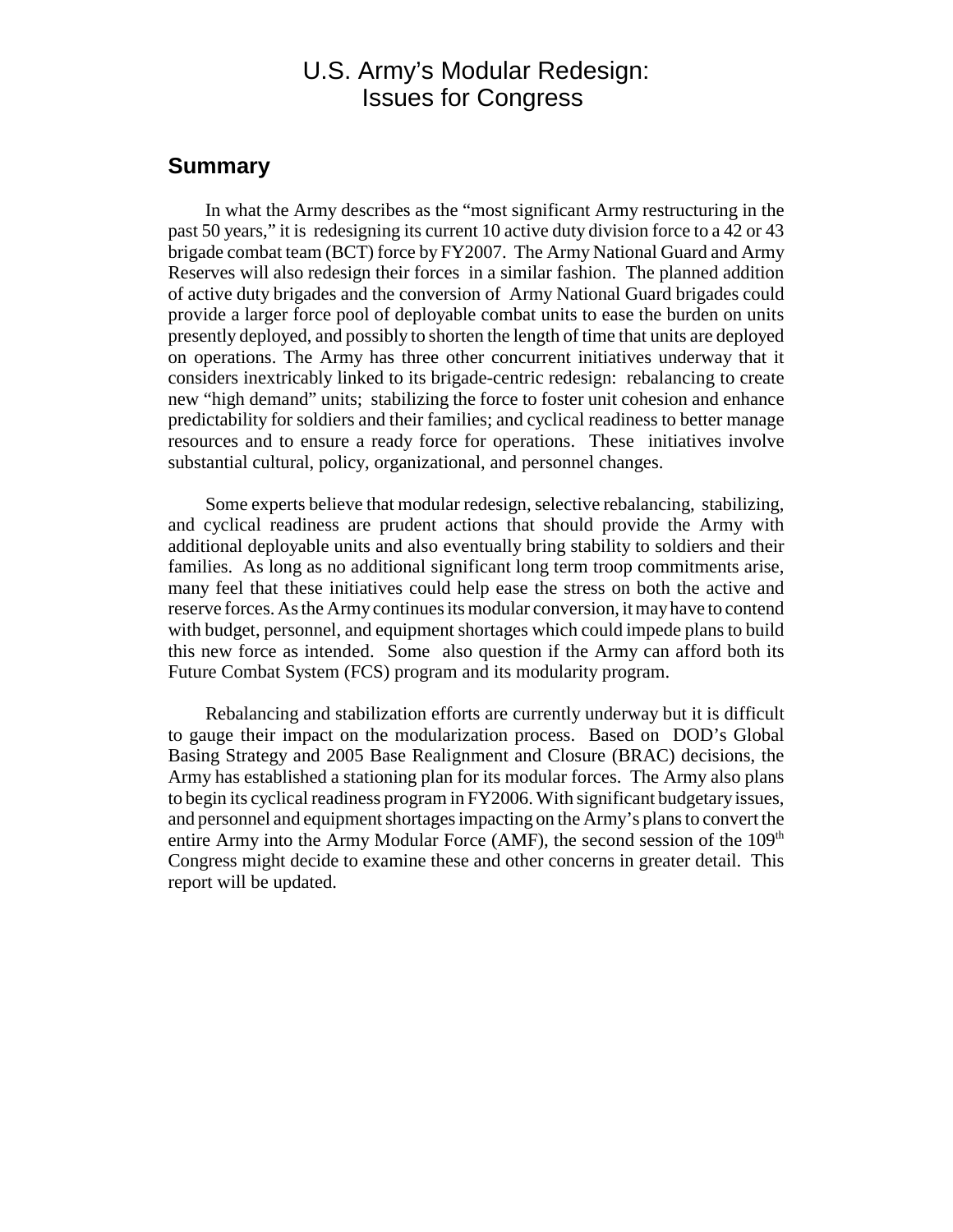# **Contents**

| Background<br>Reported Capability Deficiencies in the Army's Modularization Plan  3                                                                                  |  |
|----------------------------------------------------------------------------------------------------------------------------------------------------------------------|--|
|                                                                                                                                                                      |  |
| Modularity Versus the Future Combat System (FCS)  11<br>The Army's Position $\ldots \ldots \ldots \ldots \ldots \ldots \ldots \ldots \ldots \ldots \ldots \ldots 12$ |  |
| Possible Limitations of Female Soldiers in Forward Support                                                                                                           |  |
|                                                                                                                                                                      |  |
|                                                                                                                                                                      |  |
|                                                                                                                                                                      |  |
|                                                                                                                                                                      |  |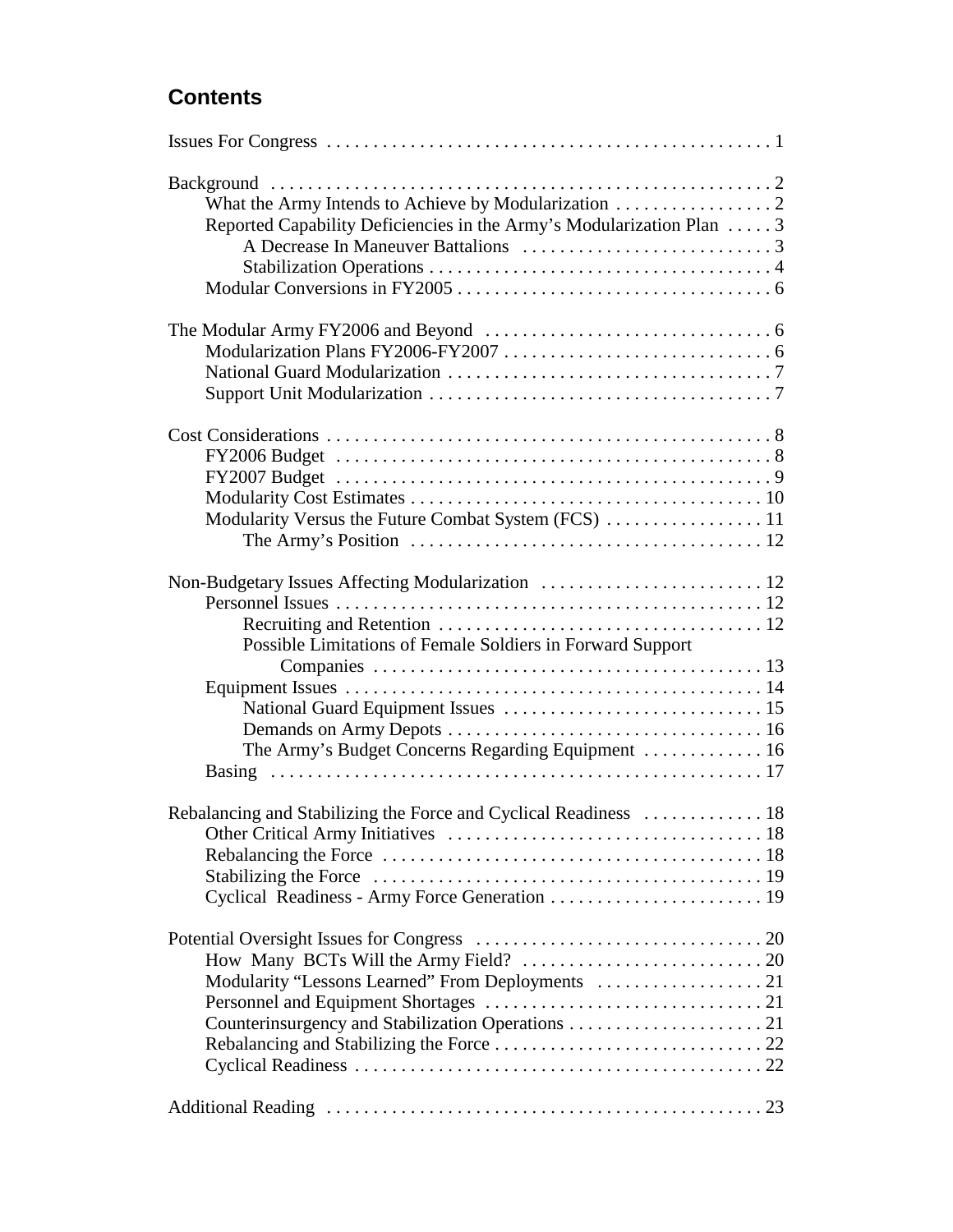# **List of Tables**

| Table 2. FY2005 Supplemental Request for Army Modularization 9 |  |
|----------------------------------------------------------------|--|
|                                                                |  |
|                                                                |  |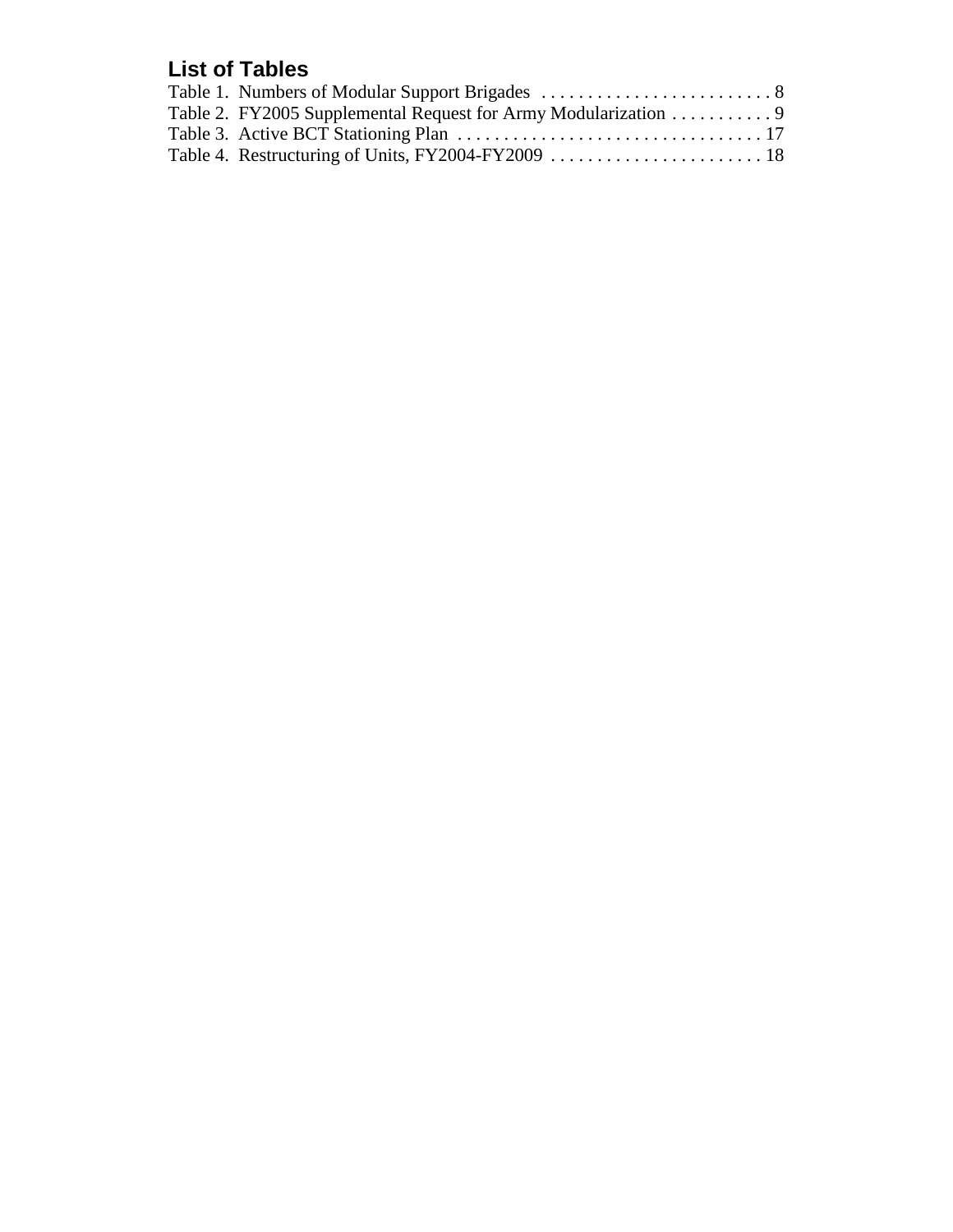# U.S. Army's Modular Redesign: Issues for Congress

# **Issues For Congress**

The United States Army is involved in a total organizational redesign of its combat and support units to better meet current and future operational requirements. This redesign effort, as well as associated rebalancing, stabilization, and cyclical readiness initiatives are deemed important by proponents as they are intended to sustain both the active and reserve Army through a potentially long term, manpower and resource intensive war on terror.

The overall issue facing Congress is how well the Army's modularity program is progressing and what are some of the issues affecting this major redesign effort. Also of critical importance is the Army's ability to fund both the Future Combat System (FCS) program and its modularity program concurrently. Key potential oversight questions for the second session of the  $109<sup>th</sup>$  Congress can be summarized as follows:

- How many modular brigade combat teams (BCTs) does the Army plan on fielding and what are the risks associated with activating fewer BCTs than originally planned?
- What lessons have been learned by Army modular units in Iraq and Afghanistan that could affect the modularization of the rest of the Army?
- ! What are the specific modularity-related personnel and equipment shortages facing the Army?
- Does the Army's current modular force design adequately address counterinsurgency and stabilization operations?
- How are the Army's rebalancing, stabilization, and cyclical readiness efforts progressing and what are their associated costs?

The 109<sup>th</sup> Congress's decisions on these and other related issues could have significant implications for U.S. national security, Army funding requirements, and future congressional oversight activities. This report addresses the U.S. Army's redesign of its current force structure, based on large divisions, into one based on smaller brigade-level modular  $BCTs<sup>1</sup>$ .

<sup>&</sup>lt;sup>1</sup> According to Department of the Army Pamphlet 10-1, "Organization of the United States Army," dated June 14, 1994, a division consists of approximately 10,000 to 18,000 soldiers and a brigade consists of approximately 3,000 to 5,000 soldiers.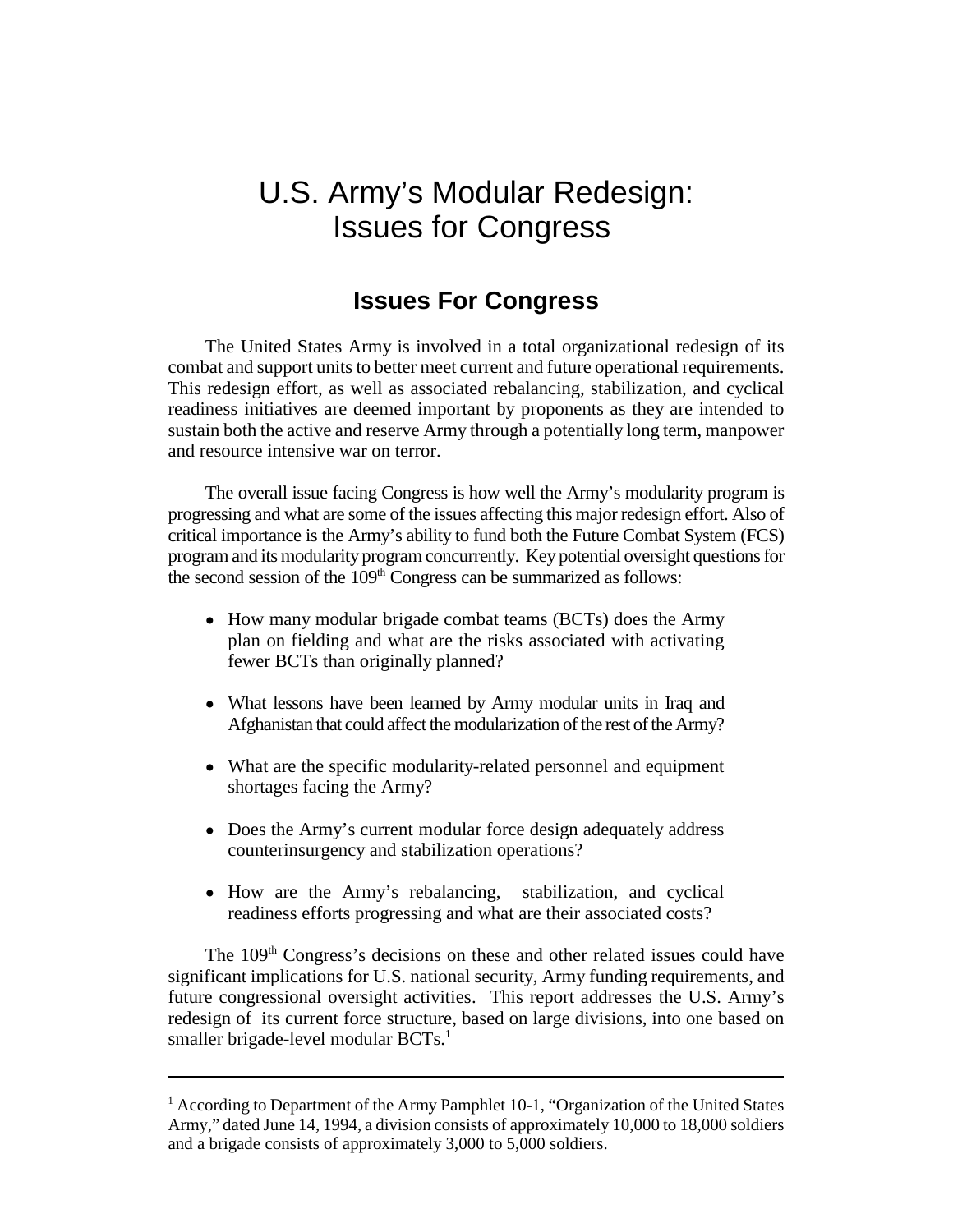# **Background**

# **What the Army Intends to Achieve by Modularization**

The Army maintains that by organizing around BCTs and Support Brigades, it will be able to "better meet the challenges of the  $21<sup>st</sup>$  century security environment and, specifically, jointly fight and win the Global War on Terrorism (GWOT). $^{12}$ Accordingly, the Army hopes that modularization will result in:

- ! At least a 30% increase in the combat power of the Active Component of the force;
- $\bullet$  An increase in the rotational pool of ready units by at least 50%;
- Army operating forces that require less augmentation when deployed – reducing the requirement for *ad hoc* organizations;
- ! Creation of a deployable joint-capable headquarters and improvement of joint interoperability across all Army units;
- Force design upon which the future network centric developments [Future Combat System] can be readily applied;
- Reduced stress on the force through a more predictable deployment cycle:
- One year deployed and two years at home station for the Active Component;
- One year deployed and four years at home station for the Reserve Force;
- One year deployed and five years at home station for the National Guard Force; and
- Reduced mobilization times for the Reserve Component as a whole. $3$

 $3$  Ibid.

<sup>2</sup> *Army Strategic Planning Guidance 2005*, Jan. 15, 2005, p. 9. In addition the Army Staff Operations Division (G-3) and associated staff elements have provided comments on the issues addressed in this report a means of clarifying Army positions and also for programmatic accuracy purposes.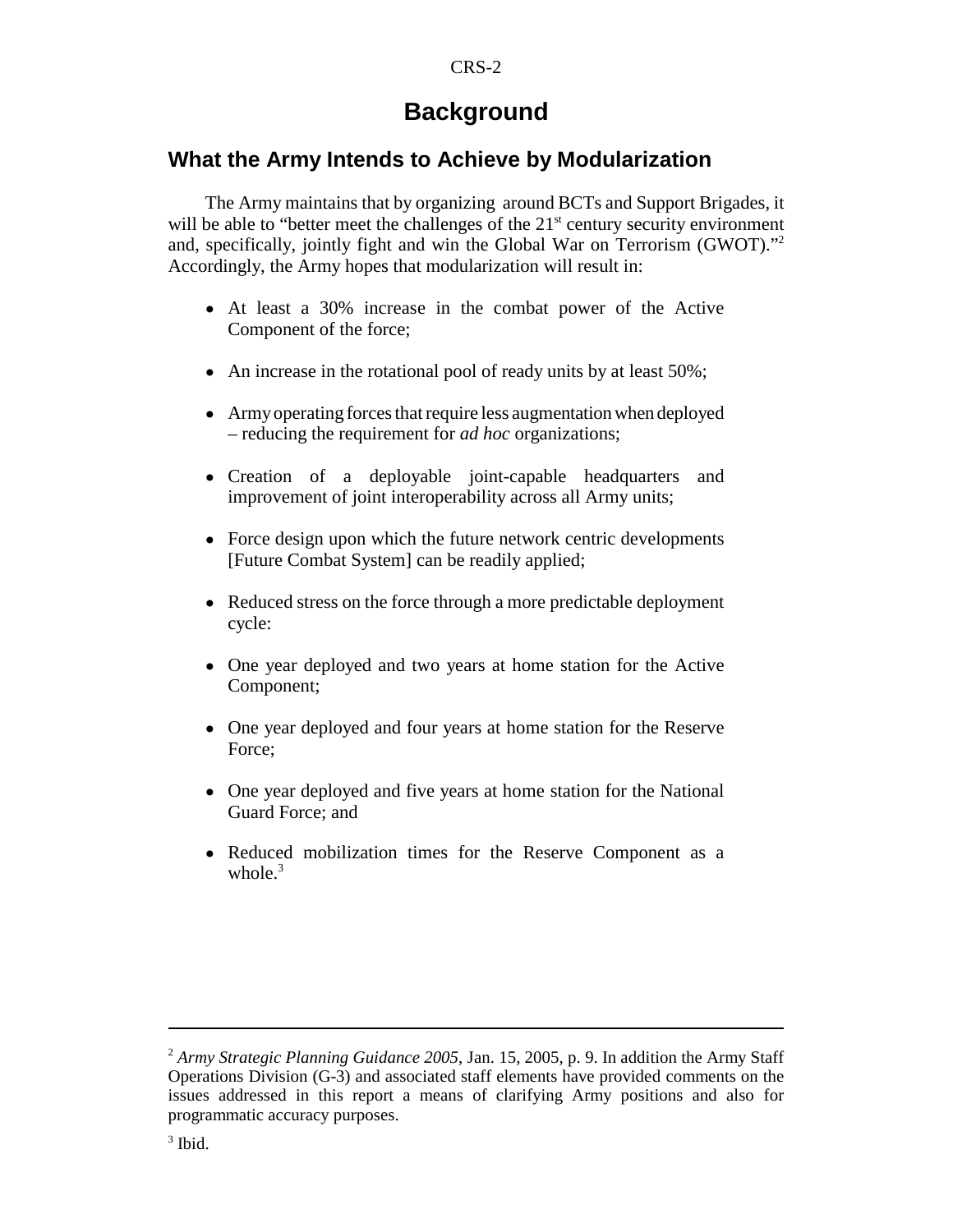# **Reported Capability Deficiencies in the Army's Modularization Plan**

The Army characterizes the Army Modular Force as "more strategically responsive across the entire range of military operations required by the  $21<sup>st</sup>$  century security environment."<sup>4</sup> Some, however, question the design of the Army Modular Force in terms its ability to successfully conduct counterinsurgency and stabilization operations.

**A Decrease In Maneuver Battalions.** One report suggests that modularity will decrease the number of actual combat units, in the form of maneuver battalions,<sup>5</sup> Army-wide by 30%.<sup>6</sup> According to the Institute for Defense Analyses  $(IDA)<sup>7</sup>$  the Army plans to incorporate only two maneuver battalions into its Heavy Brigade Combat Teams (HBCTs) and Infantry Brigade Combat Teams (IBCTs) (current non-modular, division-based brigades and Stryker Brigade Combat Teams  $(SBCTs)<sup>8</sup>$  have three maneuver battalions). The IDA report asserts that this will reduce the size of the Army's combat maneuver force. According to IDA, the Total Army (Active, National Guard, and Reserve) had 233 combat battalions with 699 maneuver companies at the end of FY2004. By the end of 2011, the Army reportedly plans to have 161 maneuver battalions with 541 maneuver companies — a 30% reduction in the number of battalions and a 22% reduction in the number of companies. What concerns some analysts is that the Army is making "a significant reduction in its total ground maneuver capacity and its ability to control terrain,

<sup>&</sup>lt;sup>4</sup> Torchbearer National Security Report, "The U.S. Army: A Modular Force for the 21<sup>st</sup> Century," The Association of the United States Army (AUSA), March 2005, p. 3.

<sup>&</sup>lt;sup>5</sup> According to Department of the Army Pamphlet 10-1, "Organization of the United States Army," dated June 14, 1994, a battalion consists of approximately 400 to 1,000 soldiers and a company consists of 60 to 200 soldiers.

<sup>&</sup>lt;sup>6</sup> Information in this section is taken from the Institute for Defense Analyses (IDA) Working Paper "Army QDR Issue: Can the Overall Combat Output Potential of the Army Be Increased by Applying Existing Army Organizational Principles in a Different Way?" September 2005, p. 6. This report was prepared at the request of the Office of the Secretary of Defense for Program Assessments and Evaluation (OSD(PA&E)) in support of Quadrennial Defense Review (QDR) 2005 discussions.

 $<sup>7</sup>$  The Institute for Defense Analyses (IDA) is a non-profit corporation that administers three</sup> federally funded research and development centers to assist the United States Government in addressing important national security issues, particularly those requiring scientific and technical expertise. IDA only works for the government. To avoid institutional pressures to support Service positions, IDA does not work directly for the military departments. Also, to ensure freedom from commercial or other potential conflicts of interest, IDA does not work for private industry.

<sup>&</sup>lt;sup>8</sup> The Stryker is the Army's name for the family of wheeled armored vehicles which will constitute most of the brigade's combat and combat support vehicles. The Stryker Brigade Combat Team (SBCT) concept originated in the 1990s under Army Chief of Staff General Eric Shinseki as a rapidly deployable, medium weight combat force that could operate throughout the full spectrum of conflict.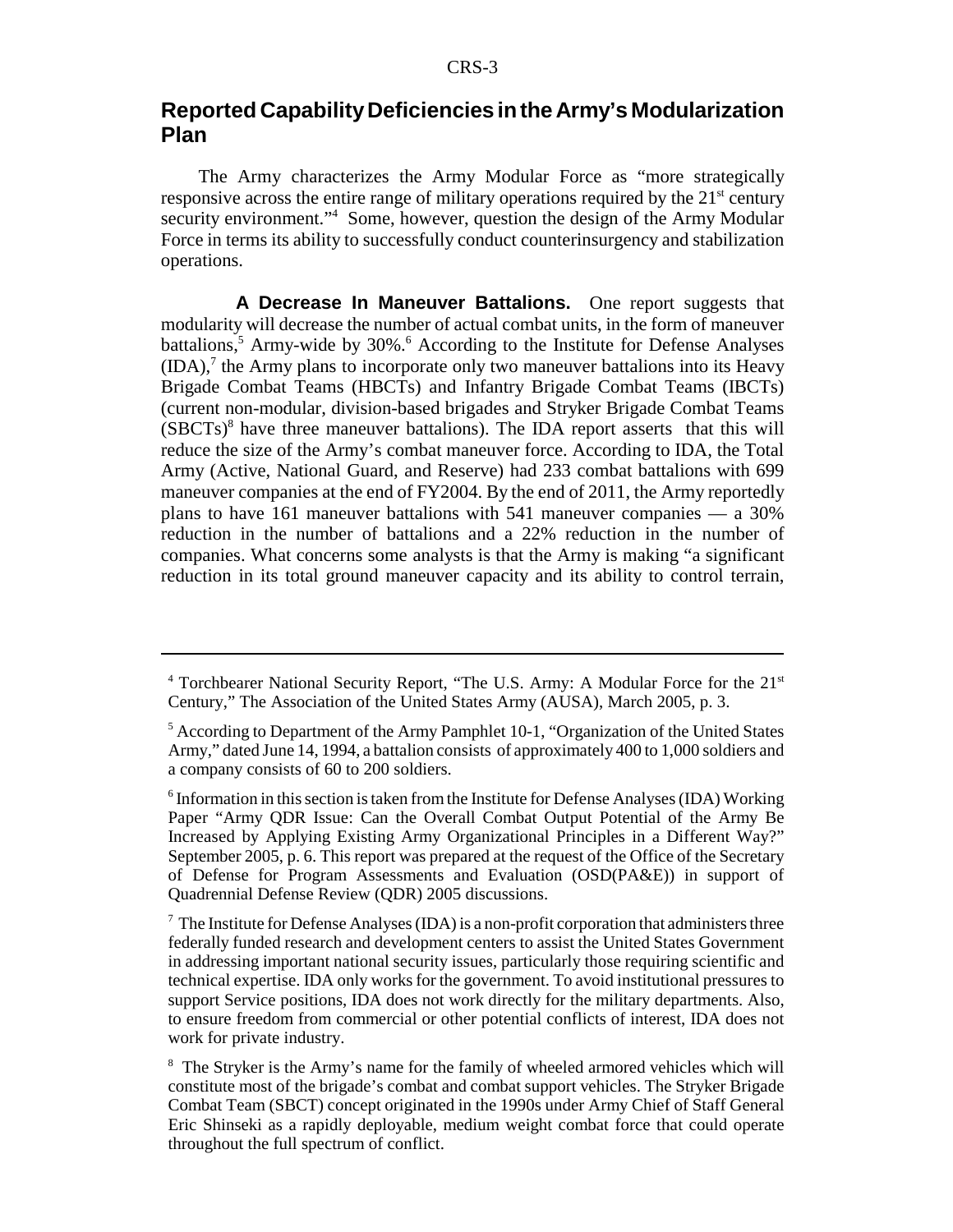resources, and people."<sup>9</sup> This reduction in ground maneuver capability – often referred to as "presence" or "boots on the ground" – may adversely impact the BCT's ability to conduct counterinsurgency operations which often require the ability to cover large areas with a sufficient number of soldiers to provide security and to defeat and deter insurgents.

**The Army's View of the IDA Report.**<sup>10</sup> The Army conducted a detailed analysis of the IDA report and was severely critical of its findings – suggesting that IDA employed "faulty assumptions, incomplete and questionable analysis" as well as a lack of overall understanding of the Army Modular Force program.<sup>11</sup> Addressing IDA's central criticism – a reduction from three to two maneuver battalions – the Army asserts that the modular conversion of brigade combat teams essentially trades three maneuver battalions (with three companies each) for two maneuver battalions (with four companies each) *plus* an armed reconnaissance battalion, equipped with a variety of technical capabilities and enhancements. The Army further contends that it made the decision to go with the two maneuver battalion BCT in order to generate sufficient combat forces for rotational purposes and in recognition of cost constraints and a need to continue FCS development.<sup>12</sup>

The Army suggests that the IDA report employed "Cold War metrics" in its analysis. By focusing strictly on BCTs, the Army feels that IDA ignored the benefits of "combat multipliers" such as the modular force's Armored Reconnaissance Squadron and its Reconnaissance, Surveillance, and Target Acquisition (RSTA) Squadrons. In terms of the "boots on the ground" criticism, while IDA counts only infantry as "boots on the ground" the Army also includes soldiers from company weapons sections, snipers, dismounted scouts, sappers (specially trained combat engineers), military police, and assault weapons squads in its "boots on the ground" equation, which reflects how these soldiers are currently being used in stability and security operations in Iraq and Afghanistan.<sup>13</sup>

**Stabilization Operations.** Another issue is how effective these two battalion HBCTs and IBCTs will be in conducting stability operations, considered by many to be manpower-intensive operations. DOD Directive 3000.05, signed on November 28, 2005 essentially puts the conduct of stability operations on par with combat operations, which could have implications for HBCTs and IBCTs designed

<sup>&</sup>lt;sup>9</sup> Institute for Defense Analyses (IDA) Working Paper "Army QDR Issue: Can the Overall Combat Output Potential of the Army Be Increased by Applying Existing Army Organizational Principles in a Different Way?" September 2005, p. 8.

 $10$  Information in this section is taken from discussions with and briefings from the Army Staff in December 2005 and February 2006.

<sup>11</sup> U.S. Army Staff Paper, "Analysis: IDA Modularity Study," September 19, 2005.

 $12$  Ibid.

<sup>&</sup>lt;sup>13</sup> "Task Force Modularity: The Role of Analysis in the Creation of the Modular Force," Training and Doctrine Command (TRADOC) Analysis Center, Ft. Leavenworth, KS, July 1, 2005, p. 31.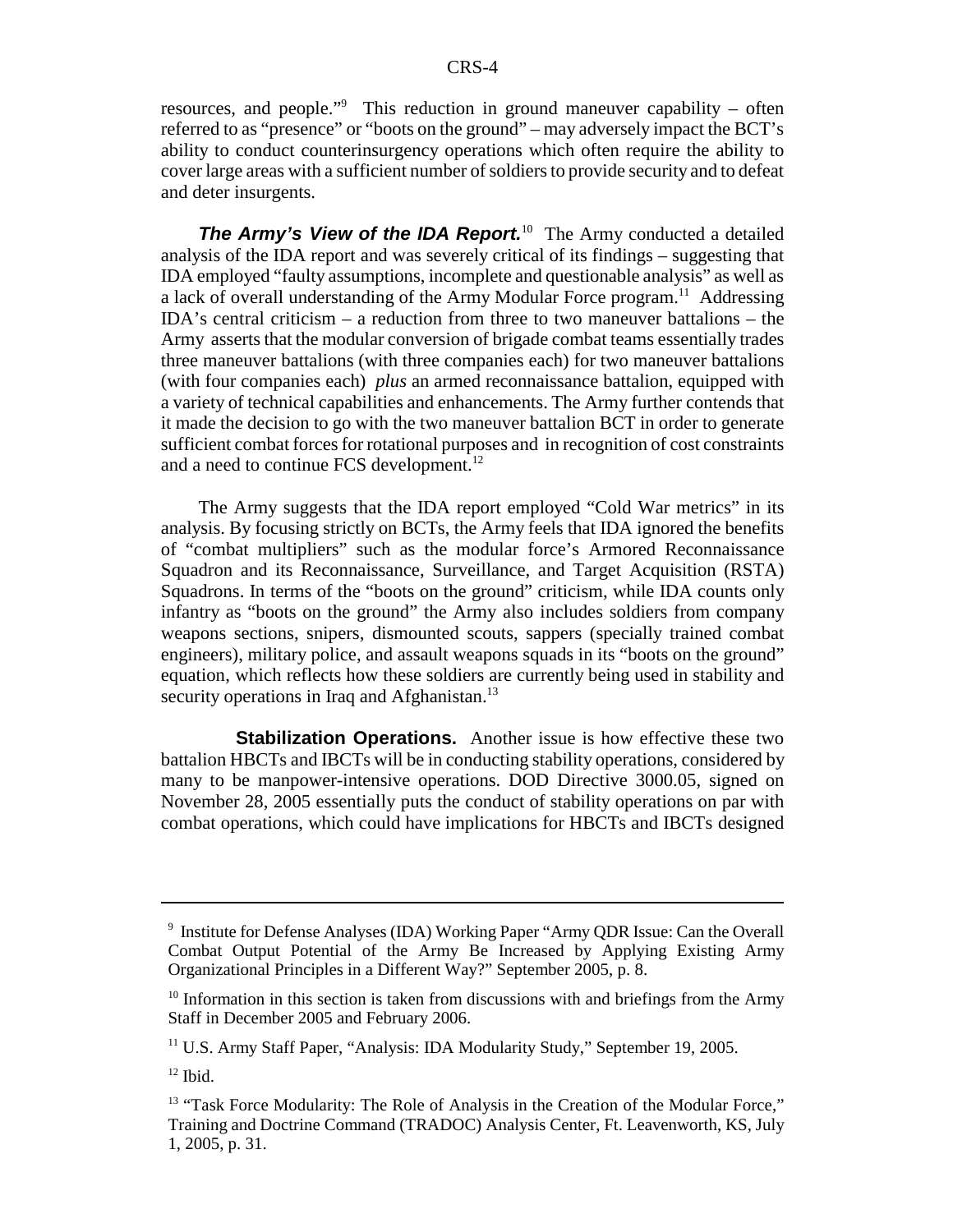primarily with a combat focus.<sup>14</sup> A student research paper from the Army War College's Strategic Studies Institute asserts that while the Army's modular redesign may be adequate for rapid, decisive combat operations, it is inadequate to conduct stability operations.<sup>15</sup> According to the report, the Army's current modular force design fails in three areas:

- It does not provide for a modular and scalable force pool of stabilization capabilities that can augment the HBCTs and IBCTs;
- ! It does not provide a multifunctional support brigade capable of exercising command and control of region-wide stabilization operations – a capability needed in order to free BCTs of this responsibility so that they can better perform combat operations if required, and;
- It does not generate an adequate mix of active and reserve modular components needed to for stabilization operations as envisioned in future land campaigns.<sup>16</sup>

The report's author suggests that the Army's new modular Combat Support Brigades (Maneuver Enhancement) (CSB(ME)) would be a suitable candidate to command region-wide stabilization efforts and provide BCTs with specific stabilization support.<sup>17</sup> Of critical concern is that the Army's plan to have only three CSB(MEs) in the Active force could significantly degrade the ability to surge stabilization efforts early in a conflict as well as to sustain those efforts over an extended period. The report also suggests that the Army must modernize and reorganize its combat support and service support forces at echelons above the BCT into a force pool of modular stabilization capabilities. The Army, in the past, had been characterized by some as resistant to the development of specialized formations to deal specifically with stabilization operations, but now that stability operations have become an Army mission as important as combat itself, this position might no longer be a practical one.

**Stabilization Operations and the Modular Force Construct.**18 The Army appears generally supportive of the Army War College research paper's criticisms and recommendations, noting that some of the paper's recommendations would be applied to future CSB (ME) development. However, the Army contends that the current modular forces construct [that BCTs are full spectrum forces, equally

<sup>14</sup> Sergeant Sara Wood, "Directive Boosts Priority of Stability Operations," *American Forces Press Service,* December 14, 2005.

<sup>&</sup>lt;sup>15</sup> Colonel Brian G. Watson, "Reshaping the Expeditionary Army to Win Decisively: The Case for Greater Stabilization Capacity in the Modular Force," U.S. Army War College's Strategic Studies Institute, Carlisle Barracks, Pennsylvania, August 2005.

 $16$  Ibid., p. 12.

 $17$  Ibid.

 $18$  Information in this section is taken from discussions with and briefings from the Army Staff in December 2005 and February 2006.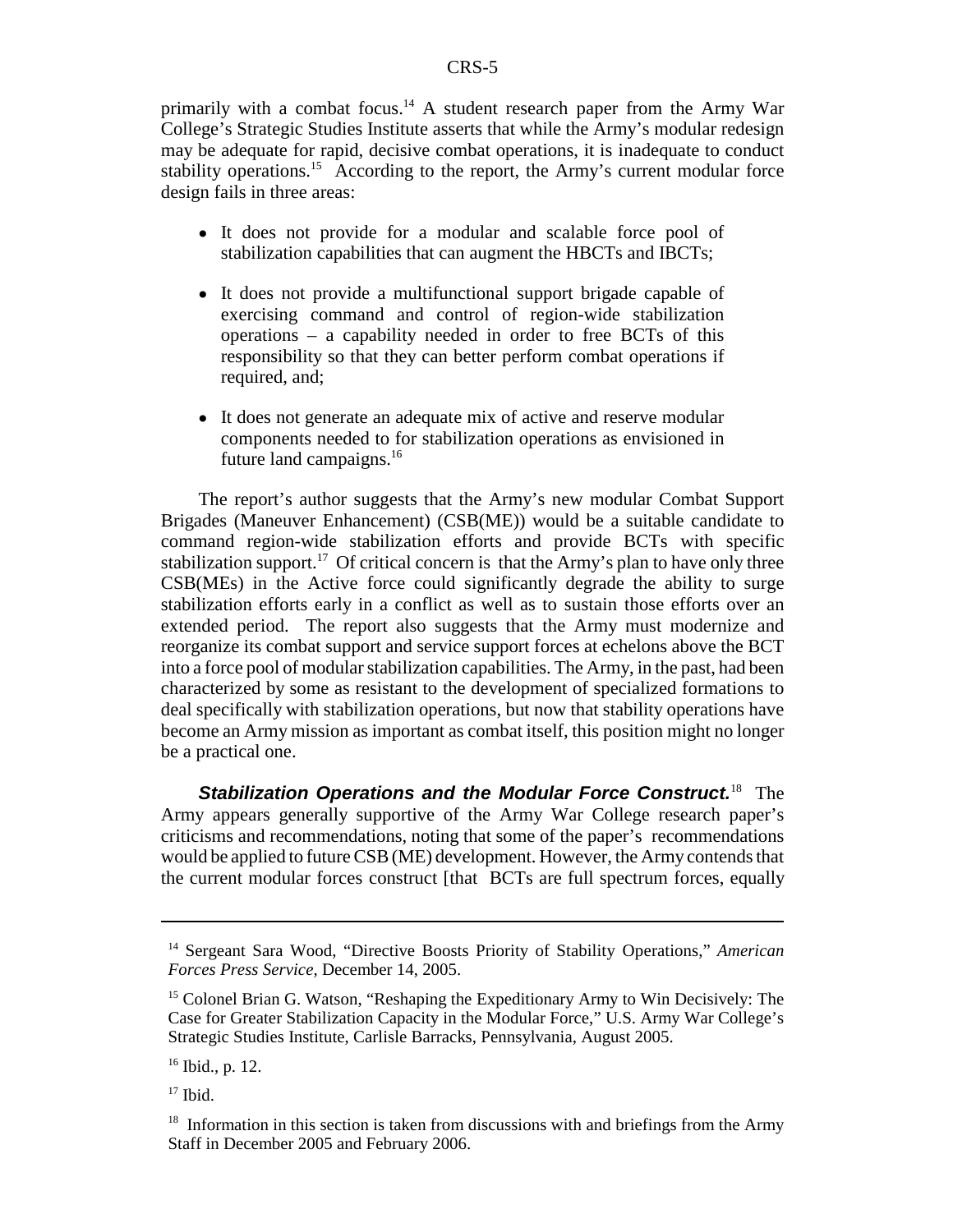capable of performing traditional combat, counterinsurgency, and stability operations] is more than adequate to address the demands of stability operations, asserting that the modular force, as designed, has vastly improved communications infrastructure that permits it to operate in a Joint, Interagency, and Multinational (JIM) environment. The Army also asserts that Army modular forces deployed to Iraq and Afghanistan in comparison to non-modular brigades, have proven to be equally as effective in conducting combat missions, more capable in conducting stability operations, and far better at interacting with other Service's forces.

## **Modular Conversions in FY2005**<sup>19</sup>

In FY2005, the Army converted five Active units to BCTs - three Heavy Brigade Combat Teams (HBCTs); one Infantry Brigade Combat Team (IBCT); and one Stryker Brigade Combat Team (SBCT) – a process that takes 9 to 11 months for HBCTs and IBCTs and about 18 months for a SBCT. In FY2005, the Army National Guard started to convert seven units to BCTs -  $3$  HBCTs;  $3$  IBCTs; and  $1$  SBCT – a process that takes about three years to complete.

# **The Modular Army FY2006 and Beyond**

### **Modularization Plans FY2006-FY2007**

In FY2006, the Army plans to convert 18 brigades into the modular configuration – 11 in the Active Component and seven in the Army National Guard – and activate three new BCTs in the Active Component.<sup>20</sup>

According to the 2005 Army Modernization Plan, dated February 2005, the Army will decide in FY2006 whether or not to add five additional BCTs to the Active component, possibly resulting in 48 Active Component  $BCTs$ <sup>21</sup> According to a number of sources, the Army decided internally as far back FY2005 not to add the additional five BCTs in FY2007 due to anticipated personnel and funding shortages.<sup>22</sup>

If the Army has already decided not to add these five BCTs, then the Active Army could consist of 43 BCTs by FY2007 - up from 33 maneuver brigades in 2004 under the old divisional system. The Army's most current modernization and campaign plans call for the modular conversion of over 300 Active and National Guard and Army Reserve (Army Reserve units will only convert to Support Brigades)

 $19$  Information in this section is from The Army Campaign Plan, Change 2, Unclassified, September 30, 2005.

 $20$  Ibid.

<sup>21</sup> *2005 Army Modernization Plan*, Feb. 2005, p. 5.

<sup>&</sup>lt;sup>22</sup> From discussions during the Eisenhower Series Conference, "The United States Army in Asia: Legacies of the Past, Current Challenges, and Prospects for the Future," Mar. 31, 2005, Alexandria, Virginia and Lisa Troshinsky, "Official: Army Could Decide by 2007 to Permanently Boost End Strength," *Aerospace Daily & Defense Report*, Apr. 12, 2005.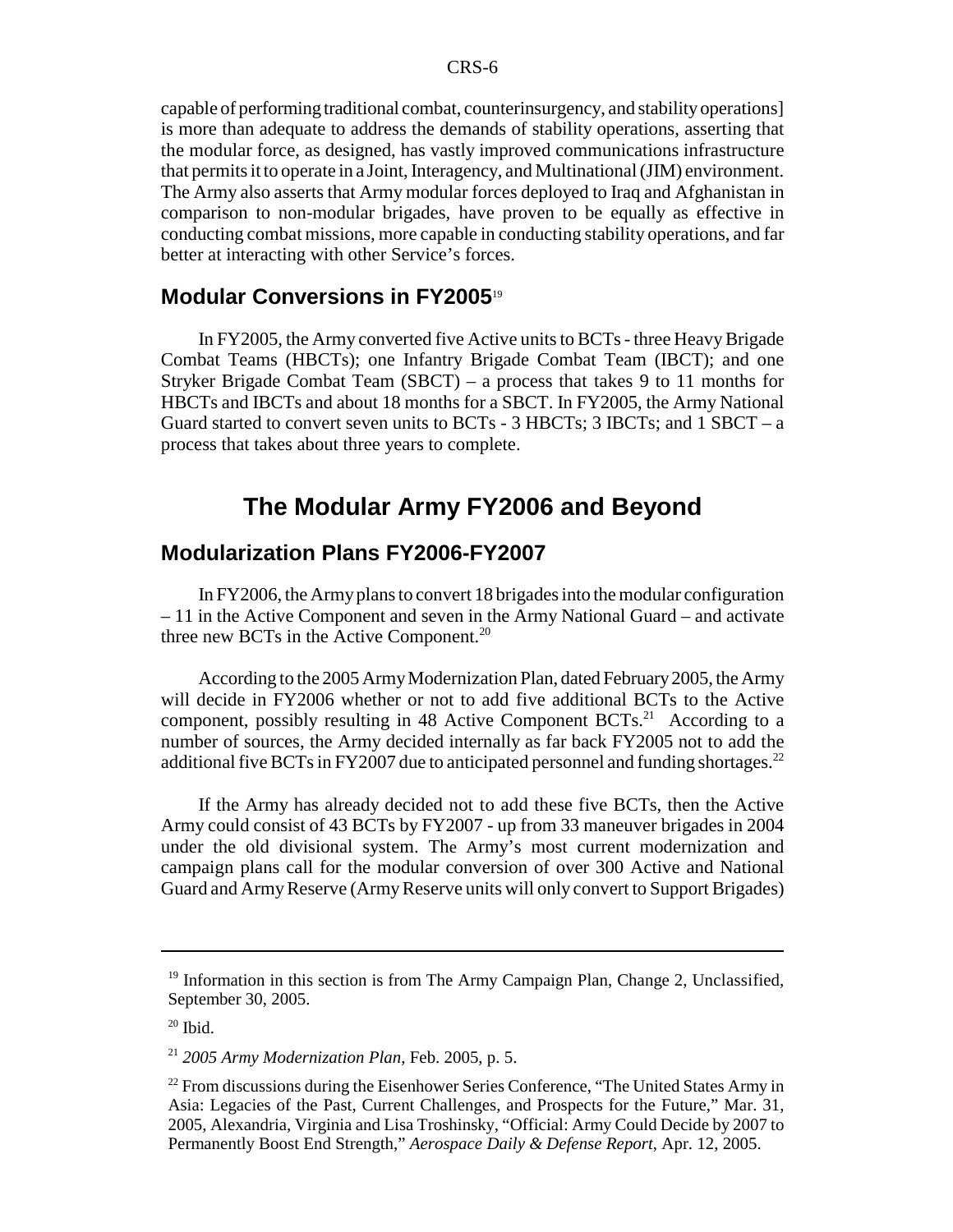combat, support, and headquarters units by the end of  $FY2012$ . <sup>23</sup> The Army acknowledges that it is possible that some National Guard and Army Reserve units may not be fully modularized due to equipment and budget constraints, but the Army suggests that if this becomes the case, it is within acceptable and agreed upon risk criteria.

#### **National Guard Modularization**<sup>24</sup>

The Army National Guard initiated its modular conversion efforts with the organizational restructuring of one division headquarters and seven BCTs in FY2005. In 2005, the Army planned to inactivate four Army National Guard (ANG) brigades and then convert eight ANG division headquarters and 34 brigades to BCTs from 2005 to 2011. In mid-2005, the Army revised its plan and now plans to inactivate 10 ANG brigades and inactivate two ANG division headquarters and then modularly convert 28 ANG brigades and six ANG headquarters from 2005 to 2011. These changes were driven by a combination of personnel, equipment, and funding shortfalls.

The Army has acknowledged that the National Guard will be subject to the same personnel, equipment, and budgetary influences that will likely impact Active Component conversion. Furthermore, the Army notes that complete National Guard modularization costs extend beyond the current program, which could present the Army with even more difficulties in the later years of the modularization process.

### **Support Unit Modularization**

In 2005, the Army defined the roles, designs and numbers of support brigades to be developed. The modular support brigades consist of both single function and multifunctional designs. The Army reports that by late 2007 or early 2008, that the majority of BCTs, support brigades, and headquarters that will deploy for the Global War on Terror operations will be modularly configured. Analysts suggest that once this occurs, the Army will then be able to gain a better appreciation of the capabilities and performance of its modular force. The Army's Modular Support Brigades  $include^{25}$ 

- Combat Aviation Brigade (CAB): Consisting of between 2,600 to 2,700 personnel and a variety of Army aviation assets;
- Fires Brigade: Consisting of between 1,200 and 1,300 personnel, the Fires Brigade is to have a mix of cannon, rocket, and missile artillery

 $23$  Information in this section is taken from discussions with and briefings from the Army Staff in December 2005 and February 2006.

 $24$  Ibid.

<sup>25</sup> U.S. Army Briefing, Modular Forces Overview, Jan. 19, 2005 and September 21, 2005 Chief of Staff of the Army (CSA) Decision on "Naming Conventions for Army Modular Forces<sup>"</sup>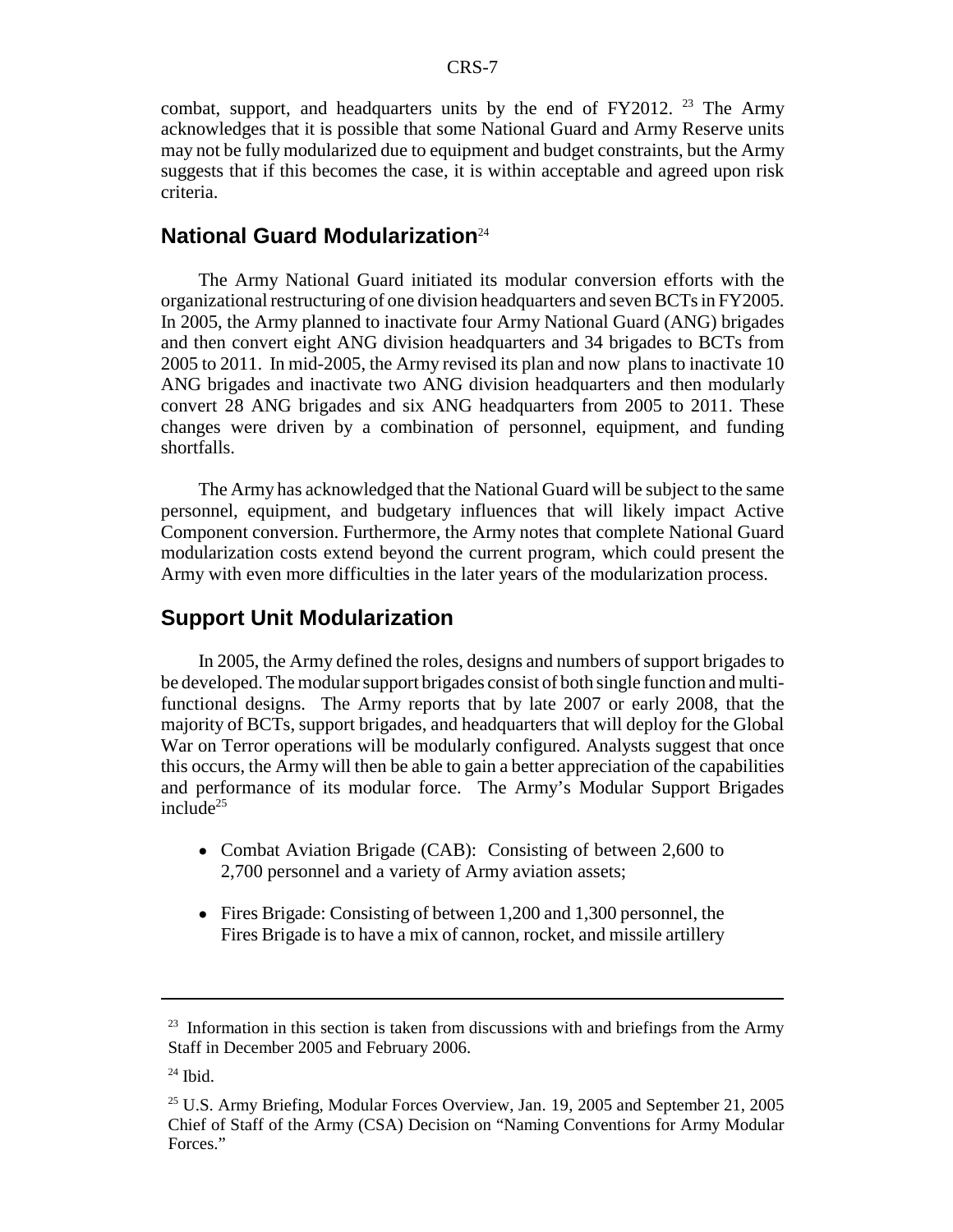systems and is to be able to employ Joint fires (Navy, Marine Corps, and Air Force) as well;

- ! Combat Support Brigade (Maneuver Enhancement) (CSB (ME)): Consisting of 435 personnel, the CSB (ME) is to have engineer, military police, nuclear, biological, and chemical (NBC) defense, and air defense units assigned to it. In addition, the brigade could also have explosive ordnance disposal and civil affairs units assigned to it;
- Battlefield Surveillance Brigade: Consisting of 997 personnel, the Battlefield Surveillance Brigade is to consist of an intelligence battalion, support troops, and a long-range surveillance detachment. In addition, the brigade can be augmented with special forces units as well as additional unmanned aerial vehicles; and
- Sustainment Brigade: Consisting of 487 personnel, the Sustainment Brigade is to have medical, finance, human resources, ammunition, transportation, maintenance, and supply and service units.

The Army currently plans to field the following numbers of Active, National Guard, and Reserve modular support brigades as indicated in **Table 1**.

| <b>Type of Support Unit</b>                                  | <b>Active</b> | <b>National</b><br><b>Guard</b> | <b>Reserve</b> | <b>Totals</b> |
|--------------------------------------------------------------|---------------|---------------------------------|----------------|---------------|
| <b>Combat Aviation Brigade</b>                               | 11            |                                 |                | 18            |
| Fires Brigade                                                |               |                                 |                | 12            |
| <b>Combat Support Maneuver</b><br><b>Enhancement Brigade</b> | 3             | 14                              | 2              | 19            |
| <b>Battlefield Surveillance Brigade</b>                      | 3             |                                 |                |               |
| Sustainment Brigade                                          | 13            | 9                               | 8              | 30            |
| <b>Total</b>                                                 | 35            | 39                              | 10             | 84            |

#### **Table 1. Numbers of Modular Support Brigades**

**Source:** U.S. Army, "The Operational Army Over Time (AC/RC Side)," October 25, 2005 and Brigade-Based Army Slide as of January 31, 2006.

# **Cost Considerations**

### **FY2006 Budget**

Based on a reported agreement with the Administration, the Army did not include a modularity budget request for funds in its FY2006 Presidential Budget Request and instead will rely on an anticipated DOD FY2006 Supplemental Request to fund modularization. In the FY2005 DOD Supplemental Request, the Army was given \$5 billion for modularization in the budget categories shown in **Table 2**.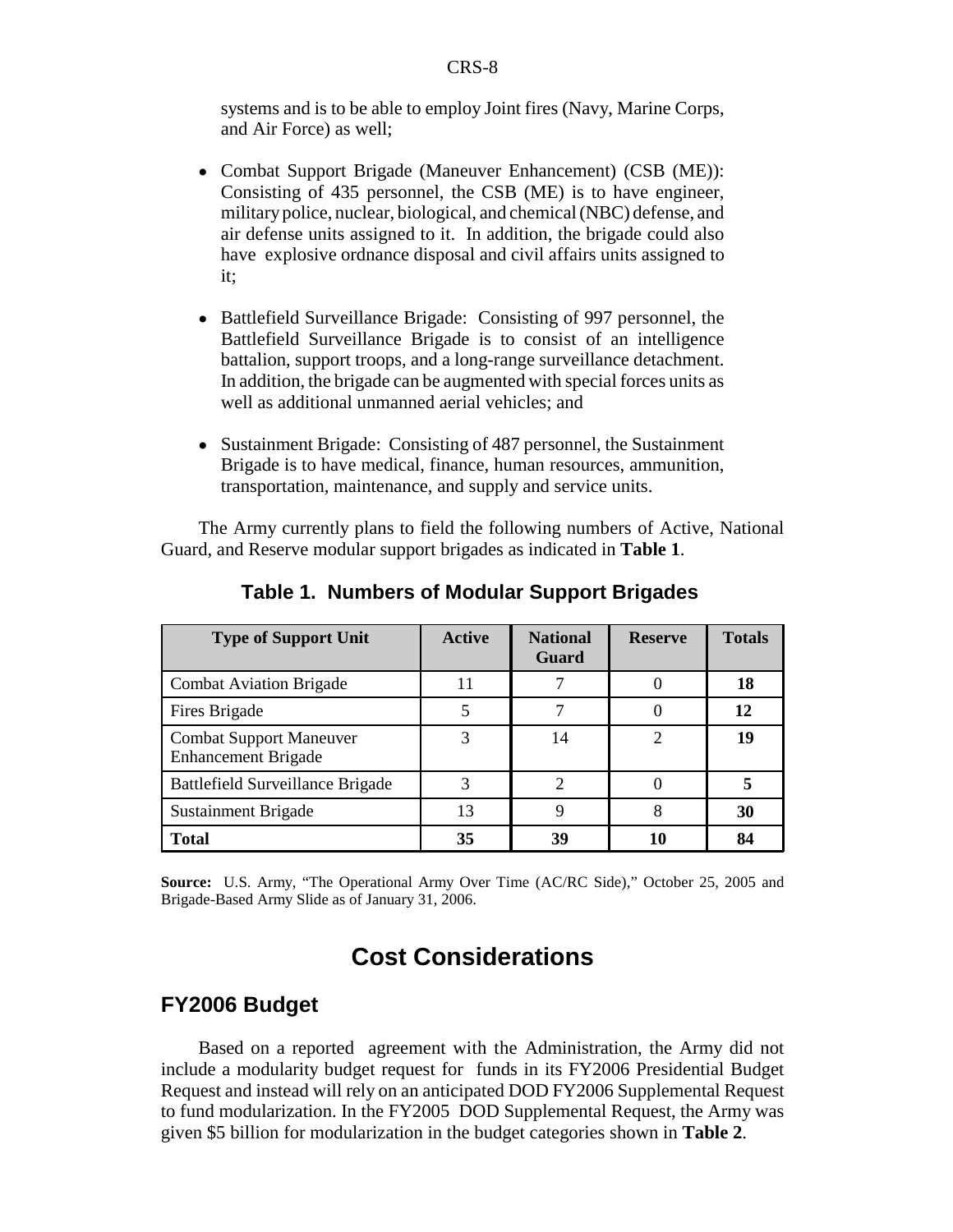| Category                                   | <b>Dollars in millions</b> |
|--------------------------------------------|----------------------------|
| <b>Operations and Maintenance</b>          | 24.8                       |
| Research, Development, Test and Evaluation |                            |
| <b>Military Construction</b>               | 261.0                      |
| Procurement of Equipment and Weapons       | 4711.2                     |
| Total                                      | 5,000.0                    |

#### **Table 2. FY2005 Supplemental Request for Army Modularization**

**Source:** Information in this table is taken from the Department of Defense FY2005 Supplemental Request, Ch. 1: Force Restructuring, Detailed Justification, Feb. 2005, p. 11.

In December 2004, the DOD Program Budget Decision No. 753 (PBD 753) directed the Army to "submit its Modularity requirements for FY2005 and FY2006 in supplemental requests" and provides \$ 5 billion per year from FY2007 to FY2011 for modularity, and directs the Army to find \$1.5 billion per year in FY2006 to FY2008 from reengineering its business practices to be applied to Army modularization.<sup>26</sup> While PBD 753 called for modularity to be paid out of supplements only in FY2005 and FY2006, some speculate that Army modularity will continue to seek to be funded from supplemental requests in  $FY2007$  and  $FY2008<sup>27</sup>$  despite Congressional warnings that modularity should be incorporated into annual budget requests<sup>28</sup>. The Army contends, however, that the Army Modular Force Change Proposal, approved in December 2005, shifted all modular conversion costs into the baseline budget starting in FY2007.<sup>29</sup>

## **FY2007 Budget**

It is not known if the Army will request funds for modularization for FY2007 under the regular defense budgeting process or if it will continue to rely on emergency wartime supplemental appropriations as some reports suggest.<sup>30</sup> An Army Program Budget Decision (PBD), PBD 701, obtained by the press is said to suggest that the

<sup>&</sup>lt;sup>26</sup> Program Budget Decision 753, Office of the Secretary of Defense, December 23, 2004, pp. 1-6.

<sup>27</sup> Gopal Ratnam, "Modular Brigade Supplements to End," *Army Times,* December 12, 2005.

<sup>&</sup>lt;sup>28</sup> The Senate, in S.Rept. 109-52 on the FY2005 Emergency Supplemental, cautions DOD and the Army that "The Department has now had ample time to incorporate requirements to support Modularity into its annual budget requests. The Committee is unlikely to regard supplemental appropriations as an appropriate vehicle for future efforts supporting modularity," April 6, 2005, pp. 33-34.

 $29$  Information in this section is taken from discussions with and briefings from the Army Staff in December 2005 and February 2006.

<sup>30</sup> Gopal Ratnam, "Modular Brigade Supplements to End," *Army Times,* December 12, 2005 and Jen DiMascio, "Army Cuts Modernization for Modularity," *Inside Defense,* December 14, 2005.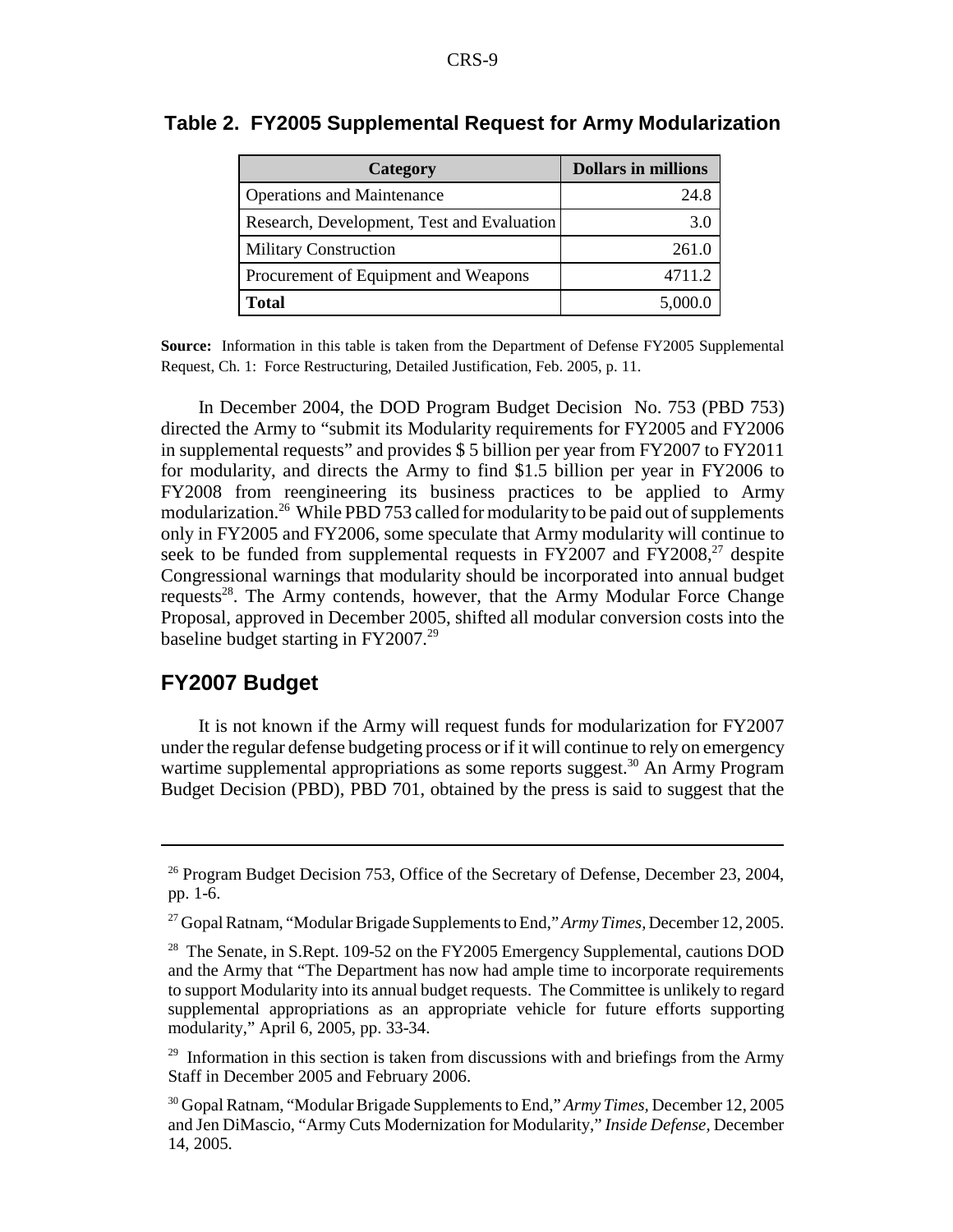Army will rely on supplementals in FY2007 and FY2008 and then regularly budget approximately \$1.3 billion annually from FY2009 to FY2011 for modularization.<sup>31</sup> The Army's FY2007 budget request is due to Congress in February, 2006.

# **Modularity Cost Estimates**<sup>32</sup>

According to the Government Accountability Office (GAO), modularity costs are "substantial and likely to grow." Army cost estimates have increased significantly since January 2004 when the Army estimated that it would cost \$20 billion from FY2004-FY2011 to increase the number of active Army brigade combat teams from 33 to 48. According to GAO in July 2004, the Army added \$ 8 billion to reorganize the reserve component — bringing the estimated cost for the entire force to \$28 billion.

In March 2005, the Army revised their estimate and now reportedly estimates that modularity will cost at total of \$ 48 billion from FY2005-FY2011 — a 71% increase over the earlier \$28 billion estimate. This estimate does not, however, include an additional \$27.5 billion in personnel and constructions costs identified by GAO, potentially bringing the total estimated cost of modularity to \$75.5 billion.

The Army disputes GAO's \$48 billion figure, suggesting instead that the figure is only  $$ 43$  billion.<sup>33</sup> The Army contends that the additional  $$ 5$  billion included in GAO's figure includes personnel and unit and equipment reset costs not associated with the modularity program. In terms of the additional \$27.5 billion, the Army asserts that the construction costs associated with this figure are not modularity related but instead related the DOD's Global Basing Strategy and the 2005 Base Realignment and Closure (BRAC) initiative. The disparity between GAO and Army figures is likely a function of the extent and complexity of the Army's modular reorganization and the well-documented difficulties of DOD cost accounting practices and procedures.

According to the GAO report, the Army anticipates funding the \$75.5 billion cost for modularity with \$10 billion in supplemental appropriations, \$42.5 billion through the regular defense appropriation process - including \$ 4.5 billion achieved through efficiencies, and a GAO-estimated \$23 billion through either additional supplemental or regular appropriations to pay for personnel expenses. GAO appears skeptical that the Army will be able to produce \$4.5 billion through business process reengineering, noting that, historically, DOD has had difficulty achieving these efficiencies.

GAO asserts that given the degree of uncertainty in the Army's modularity cost estimates, the reliance on difficult to achieve business reengineering efficiencies, and the likely cost growth from another high-cost program — the Future Combat System — that the Army's modularity program is at risk of becoming unaffordable.

 $31$  Ibid.

<sup>32</sup> Information in this section is taken from GAO Report, GAO-05-926, *Force Structure: Actions Needed to Improve Estimates and Oversight of Costs for Transforming Army to a Modular Force,* September 2005.

<sup>&</sup>lt;sup>33</sup> Information in this section is taken from discussions with and briefings from the Army Staff in December 2005 and February 2006.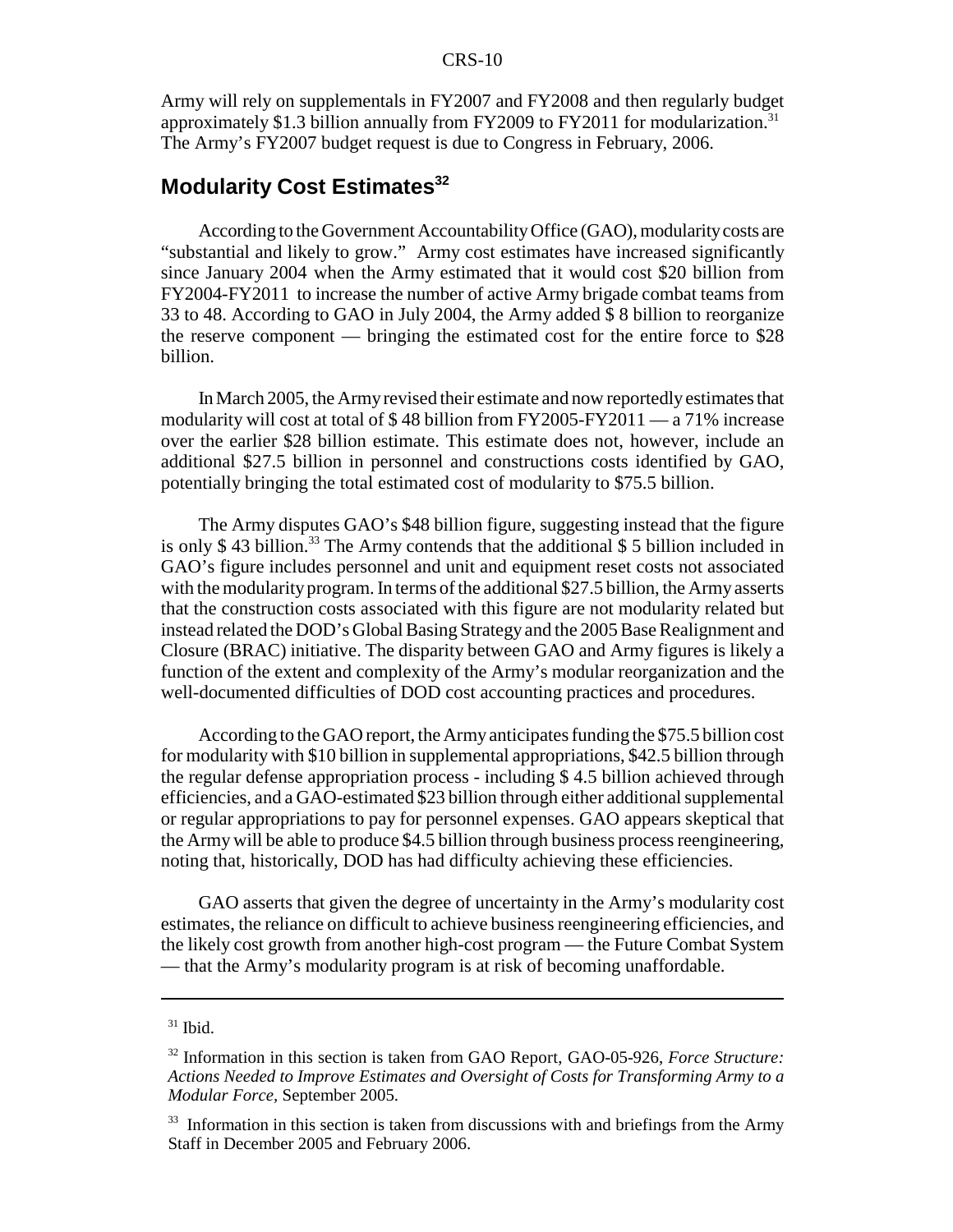# **Modularity Versus the Future Combat System (FCS)34**

A number of reports suggest that the Army is prepared to reduce the number of planned Active and Guard BCTs in order to protect funding for the FCS program.35 While military officials maintain that no decisions regarding unit cuts have been finalized, anonymous defense officials have discussed the possibility of eliminating at least one Active BCT and from three to six Guard BCTs in order to keep the FCS program on track. Notwithstanding FCS funding, some Army officials maintain that budgetary pressures might possibly force the Army to "stop Active Army modularization at 39 brigades"36 instead of the 43 Active BCTs currently planned for by the Army. Recent discussions with Army officials suggest that Army modularization could stop at 36 BCTs — resulting in a gain of only 3 more brigadesized units over the 33 Active Component brigades in FY2003 before the Army launched its modularity program. Such reductions, particularly in the National Guard, could potentially meet with significant opposition from Congress, which has in recent years, overridden DOD by increasing the authorized size of U.S. ground forces.

While the likely reduction of at least one Active BCT would likely generate controversy, some analysts believe that the reduction of between three to six National Guard BCTs could result in significant political opposition. According to reports, the elimination of six Guard BCTs — approximately 26,000 troops — would likely consist of eliminating two division headquarters, one aviation brigade, and five BCTs. Under such a plan, the National Guard would be held to 28 BCTs as opposed to the 34 Guard BCTs originally planned for by the Army. According to Lieutenant General H. Steven Blum, Chief of the National Guard Bureau, such a major reduction in Guard forces would "amount to a significant loss of capability for the Guard both for its domestic responsibilities and in support of its overseas missions."37 Some suggest that the reduction of six Guard BCTs would likely make the Army's stated goal of one year deployed and five years at home station for National Guard forces extremely difficult to achieve.

<sup>&</sup>lt;sup>34</sup> For additional information on the Future Combat System (FCS) see CRS Report RL32888, *The Army's Future Combat Systems (FCS): Background and Issues for Congress*, by Andrew Feickert.

<sup>&</sup>lt;sup>35</sup> Information in this section is taken from Tom Bowman, "Military Weighs Cutting Guard," *Baltimore Sun,* December 21, 2005; Greg Jaffe, "Army Weighs Slower Troop Growth to Keep Modernization on Track," *Wall Street Journal,* December 7, 2005; Megan Scully, "Army Poised to Cut Guard Troops to Protect Core Program," *National Journal's Congress Daily AM,* December 6, 2005; Jonathan Karp, Andy Pasztor, and Greg Jaffe, "Pentagon Weighs Personnel Cuts to Pay for Weapons," *Wall Street Journal,* December 5, 2005; and Greg Jaffe and Jonathan Karp, "Pentagon Girds for Big Spending Cuts," *Wall Street Journal,* November 4, 2005.

<sup>36</sup> Greg Jaffe and Jonathan Karp, "Pentagon Girds for Big Spending Cuts," *Wall Street Journal,* November 4, 2005.

<sup>37</sup> Tom Bowman, "Military Weighs Cutting Guard," *Baltimore Sun,* December 21, 2005.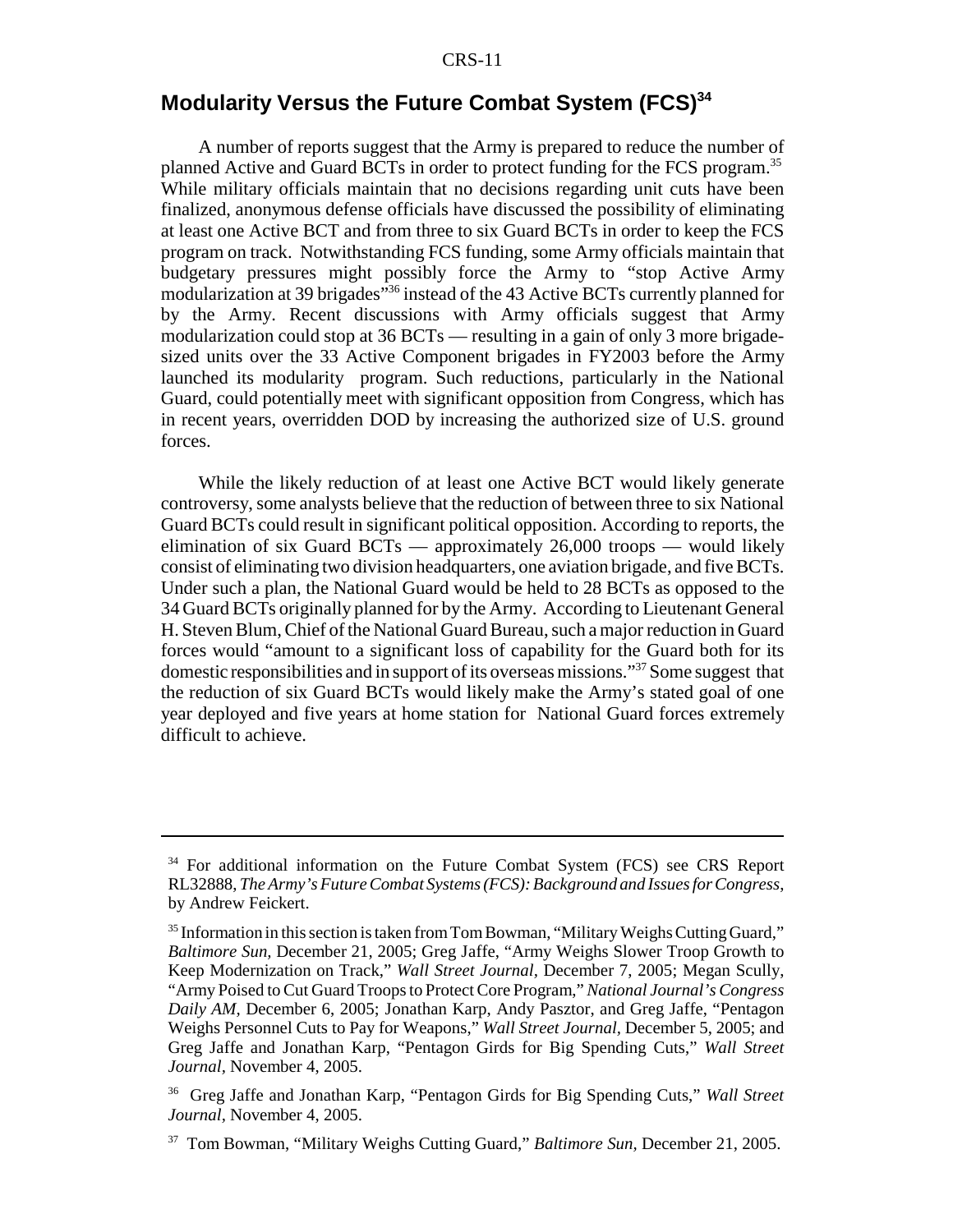**The Army's Position.**<sup>38</sup> The Army asserts that recent reports on the National Guard cuts and the possible impact on rotations are misleading. According to Army officials, the National Guard will inactivate six BCTs, two divisional headquarters, and one aviation brigade and offset those losses by activating four additional Combat Support Brigades (Maneuver Enhancement) and three Engineer Brigades. The Army also maintains that the reduction of six National Guard BCTs would not have a significant impact on its goal of one year deployed and five years at home station for National Guard forces. According to the Army, the reduction of six BCTs would only result in the loss of one BCT available to the deployable force pool per year. Even at a high operational tempo (comparable to National Guard deployments during the height of operations in Iraq) this would result in deployed units having to extend their deployment by one month to cover this one brigade-per cycle shortfall.

# **Non-Budgetary Issues Affecting Modularization**

# **Personnel Issues**

In testimony to Congress, GAO suggested that its preliminary work indicated that there were "significant shortfalls in the Army's capacity to equip and staff units."<sup>39</sup> While specific information on personnel shortages in terms of rank, military occupational specialities, and numbers have not been made public by the Army, GAO reports that modular BCTs will require additional truck drivers, civil affairs specialists, and military police, and that military intelligence specialists particularly were a critical shortage. $^{40}$  The Army has reportedly stated that it would require an additional 2,800 military intelligence specialists by the end of FY2005 to meet near-term shortages and an additional 6,200 by 2010 to meet modularity requirements.41 It is not known if the Army was able to meet its FY2005 year-end requirements for military intelligence specialists and other military specialities needed to man BCTs and modular support brigades, but if the Army does decide to cut one or more active BCTs, these unit cuts could make it easier for the Army to fully man its remaining BCTs and support units.

**Recruiting and Retention.** Significant enlisted personnel shortages that some had predicted early in FY2005 did not occur, primarily due to a reported 68.3% retention rate which helped to offset recruiting shortfalls.<sup>42</sup> In FY2005, the Army missed its active duty recruiting target by 6,627 but exceeded its retention goal by

 $41$  Ibid.

 $38$  Information in this section is taken from discussions with and briefings from the Army Staff in December 2005 and February 2006.

<sup>&</sup>lt;sup>39</sup> GAO Testimony before the Subcommittee on Tactical Air and Land Forces, House Armed Services Committee, *Force Structure: Preliminary Observations on Army Plans to Implement and Fund Modular Forces*," GAO-05-443T, Mar. 16, 2005, p. 5.

 $40$  Ibid.

<sup>&</sup>lt;sup>42</sup> Jeff St. Onge, "Family Costs Press Pentagon as More Soldiers Have Spouses, Kids," *Bloomberg.com,* December 29, 2005.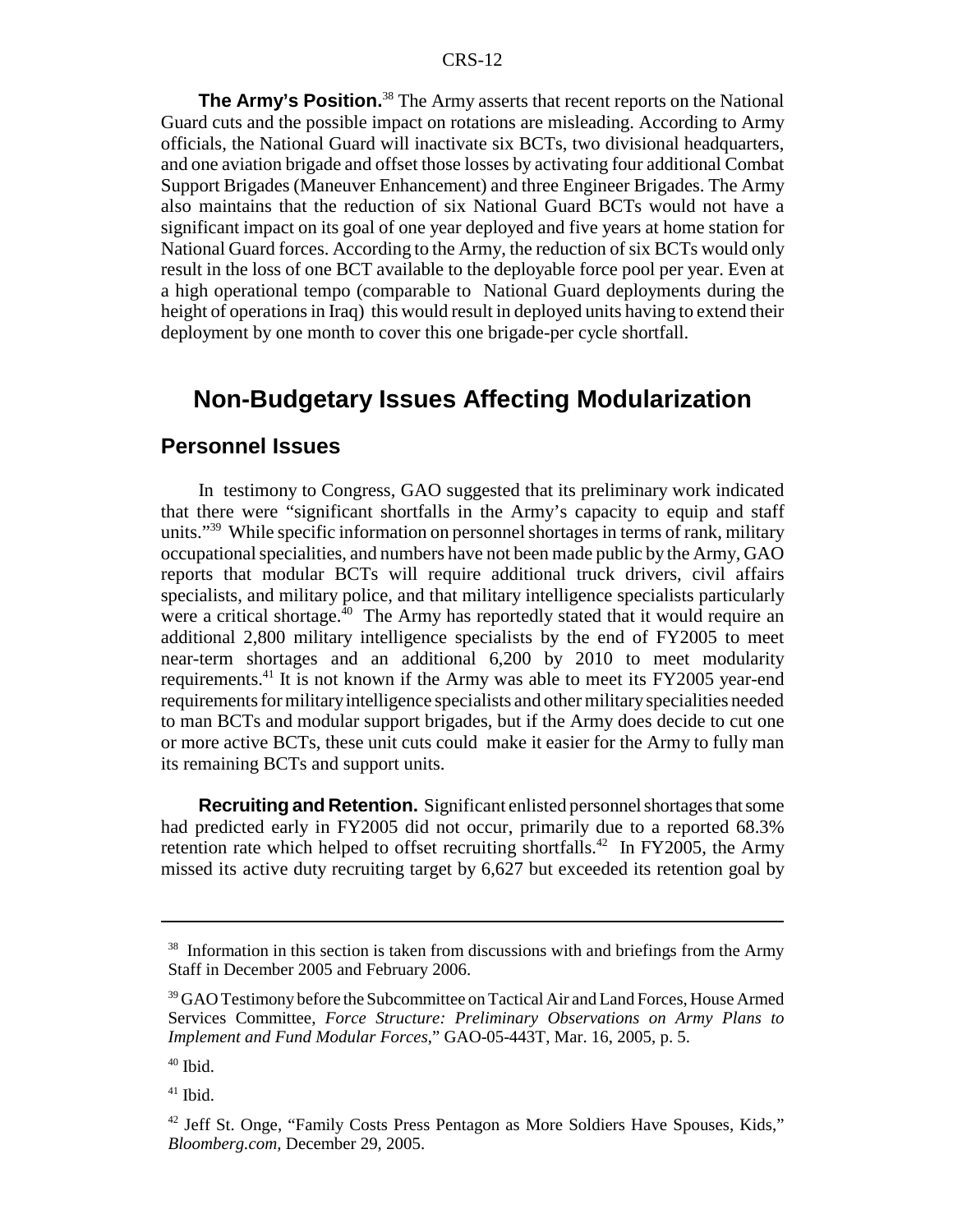5,350 soldiers.43 While the Army met its recruiting goals for October 2005 (the first month of FY2006) a reported 12% of October's enlistees scored in the lowest category of the military entrance tests on science, math, and word knowledge - a statistic that some say suggests that the Army might be lowering its entrance standards to sign up more recruits.<sup>44</sup> In FY2005, the Army's active duty officer retention returned to its historical averages, indicating that there was no "mass exodus" of junior companygrade officers as some had predicted. $45$  Given these circumstances, its is reasonable to assume, while the Army will continue to experience recruiting difficulties in FY2006, that catastrophic personnel shortfalls will not likely occur and that the Army should be able to continue develop its modular force, although shortages will likely continue to exist in selected high-demand occupation fields.

**Possible Limitations of Female Soldiers in Forward Support Companies.** Reports concerning female soldiers in BCT Forward Support Companies (FSC), focused on the issue of women in combat, suggest that there may be "insufficient male soldiers in the inventory to fill forward support companies and that the pool of available male recruits may be too small to sustain the force."46 FSCs are intended to collocate with and provide maintenance and logistic support to BCT combat battalions which, according to some, is a change to the Army's 1994 policy which not only banned women from units that engage in direct ground combat such as infantry and armor but also excluded women "from assignments below brigade level whose primary mission is to engage in direct combat on the ground."<sup>47</sup>

During the first session of the  $109<sup>th</sup>$  Congress, efforts to legislate the Army's 1994 position keeping women out of direct combat — specifically, the Hunter/McHugh Amendment to the FY2006 Defense Authorization Bill (H.R. 1815) — were opposed on the grounds that the nature of combat in Iraq already exposed women to combat and that such an exclusion would be discriminatory against women who comprise approximately 14% of the active Army and 6% of the Marine Corps.<sup>48</sup> In response to this opposition, House Armed Services Committee Chairman Duncan Hunter proposed a less contentious amendment that would instead require DOD to notify Congress 60 days in advance of implementing any changes to the Army's 1994 policy on assigning women to operational ground units. Although this measure was initially approved by the House, it did not make it into the FY2006 Defense

<sup>43</sup> Ibid.

<sup>44</sup> Dave Moinz, Matt Kelley, and Steven Komarow, "War's Strain Wearing on Army Troops, Tools," *USA Today,* November 25, 2005.

<sup>&</sup>lt;sup>45</sup> Office of the Under Secretary of Defense for Personnel and Resources Report, "End of Year Recruiting and Retention Report Through  $4<sup>th</sup>$  Quarter, FY2005," October 18, 2005.

<sup>46</sup> Rowan Scarborough, "Army Agrees No Women in Combat for Now," *Washington Times*, Jan. 13, 2005; Bryan Bender, "U.S. Women Get Closer to Combat," *Boston Globe*, Jan. 26, 2005; Rowan Scarborough, "Women in Combat Ban Again at Issue," *Washington Times*, Feb. 4, 2005.

<sup>&</sup>lt;sup>47</sup> Department of Defense Memorandum, Subject: Direct Ground Combat Definition and Assignment Rule, Jan. 13, 1994.

<sup>&</sup>lt;sup>48</sup> Data on percentage of females in the Army and Marine Corps is from a September 2005 Defense Manpower Data Center report.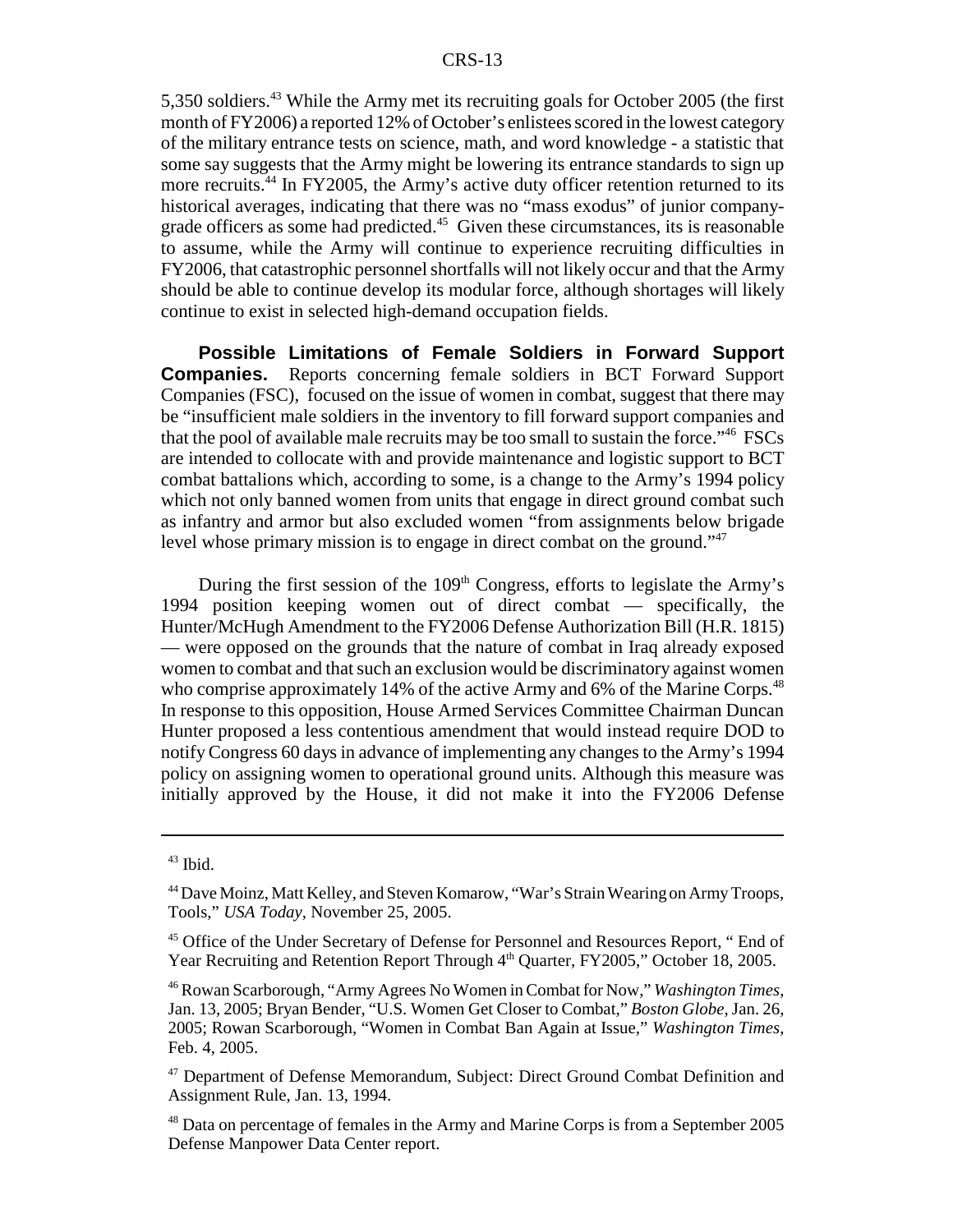Authorization Act (P.L. 109-163). Some assert that even though congressional restrictions on women in combat did not make it into legislation, that Congress has essentially sent DOD a "message" that it would take a dim view of DOD efforts to modify the Army's 1994 policy on assigning women to units that could be involved in direct combat.

#### **Equipment Issues**

As previously stated, the Army is also faced with equipment shortages as it implements its modularity program. According to GAO, modular brigade combat teams will "require significant increases in the levels of equipment, particularly command, control, and communications equipment; wheeled vehicles; and artillery and mortars."49 Command, control, and communications equipment are of particular concern as they constitute what the Army considers the key enablers for the modular brigade combat teams.

These equipment shortages could be significantly exacerbated by the Army's planning assumption that equipment from ongoing operations in Iraq and Afghanistan "would remain in operational condition for redistribution to new and restructured modular units."50 Reports, such as the Congressional Budget Office's (CBO's) April 2005 report on increased usage of military equipment in ongoing operations and the Association of the U.S. Army's (AUSA) October 2005 report on resetting the force,  $51$ suggest that equipment is being worn out at significantly higher rates than expected, asserting that deploying and using equipment in theater for one calendar year results in five years of wear and tear on that equipment. According to AUSA, the Army replaced over 800 major systems — ranging from helicopters, tanks, and infantry fighting vehicles to Stryker and tactical wheeled vehicles — in FY2005 due to both battle losses and equipment "wash outs" where equipment is deemed unusable due to excessive wear and tear and damage. According to Army officials, this excessive usage and loss of equipment has accounted for as much as 50% of Army modular equipment costs covered under previous wartime emergency supplementals<sup>52</sup>. It is not known if the Army anticipated such a significant loss of equipment in its plans to equip its modular forces, but it is possible that these higher than expected losses have resulted in equipment shortages in BCTs and other units undergoing modular transition.

<sup>49</sup> GAO Testimony before the Subcommittee on Tactical Air and Land Forces, House Armed Services Committee, *Force Structure: Preliminary Observations on Army Plans to Implement and Fund Modular Forces*, GAO-05-443T, Mar. 16, 2005, p. 6.

<sup>50</sup> GAO Report, GAO-05-926, *Force Structure: Actions Needed to Improve Estimates and Oversight of Costs for Transforming Army to a Modular Force,* September 2005.

<sup>&</sup>lt;sup>51</sup> Statement of Douglas Holtz-Eakin, CBO, on "The Potential Costs Resulting from Increased Usage of Military Equipment in Ongoing Operations," presented to the Subcommittee on Readiness, House Armed Services Committee, Apr. 6, 2005 and AUSA's Torchbearer National Security Report "Resetting the Force: The Equipment Challenge," October 12005.

 $52$  Information in this section is taken from discussions with and briefings from the Army Staff in December 2005 and February 2006.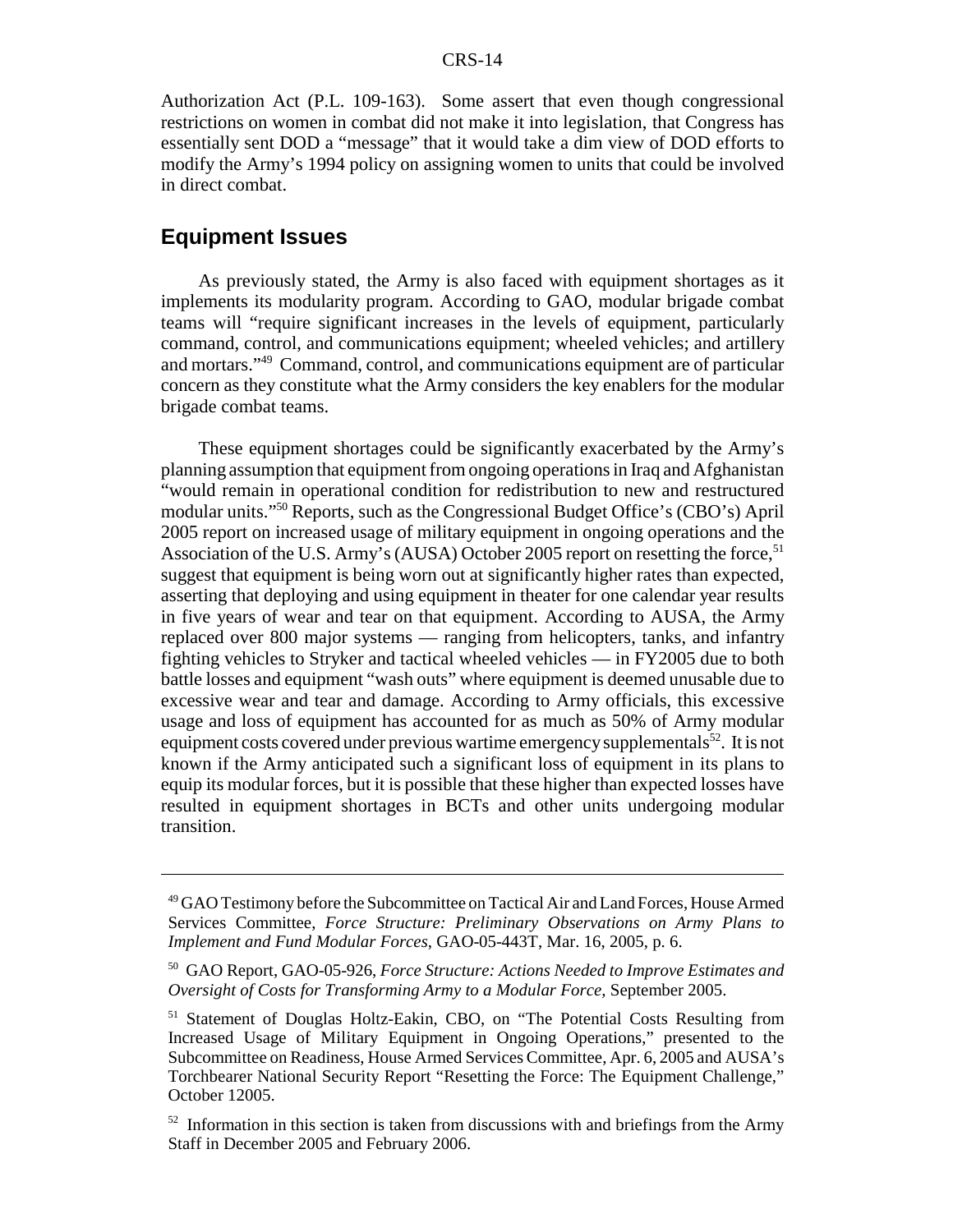GAO visits to the  $3<sup>rd</sup>$  Infantry Division (the first Army unit to undergo modular reconfiguration) and the  $101<sup>st</sup>$  Airborne Division (the Army's second modular unit) suggest that equipment shortages may also have a detrimental impact on unit training. Regarding command, control, and communications equipment, both units reportedly expressed concern that because of these shortages their soldiers might not be able to achieve proficiency "with some of this high-tech equipment because the equipment is not available in sufficient numbers." In addition, the GAO report noted that both units were significantly short of their authorizations of tactical unmanned aerial vehicles  $(UAVs).$ <sup>53</sup>

Equipment shortages in the  $3<sup>rd</sup>$  Infantry and  $101<sup>st</sup>$  Airborne Divisions — the first two Army divisions to undergo modularization — raises additional issues for consideration. One concern is that if the Army's first two divisions to undergo modularization could not be fully or even adequately equipped for training, what implications does that hold for the Army's eight other active combat divisions that are scheduled for modularization? Some suggest that it would not be unreasonable to assume that these other eight divisions will also likely experience equipment shortages at levels experienced by the  $3<sup>rd</sup>$  Infantry and  $101<sup>st</sup>$  Airborne, and perhaps even greater.

According to Army officials, that while units at a lower readiness and training state may not have their full complement of equipment, units deploying on operations are deploying with 100% of their authorized equipment, although sometimes a unit is not brought up to 100% until it "falls in" on equipment left in a theater of operations by departing units.<sup>54</sup> While some analysts claim that this practice deprives units of their full complement of equipment needed for training — as well as domestic missions in the case of the National Guard — the Army notes that a combination of under-resourcing and under-equipping units in the 1990s (the so-called "Procurement Holiday"); losses through combat and excessive use; and modularization needs make this practice necessary.

**National Guard Equipment Issues.** Another issue concerns National Guard modulariztion. Some maintain that equipment shortages for Guard units converting to the modular structure could be even more pronounced than those of active duty units. The National Guard Bureau Director, Lieutenant General H. Steven Blum, reportedly stated that the Army National Guard was already "under-equipped and "under-resourced" before the war<sup>55</sup> — a condition some suggest is historical as Guard units traditionally have less and older equipment than their active duty counterparts.

This condition is further exacerbated by the fact that many Guard units have been required to leave their equipment in Iraq for other units, both Active and Guard, to

<sup>&</sup>lt;sup>53</sup> GAO Testimony before the Subcommittee on Tactical Air and Land Forces, House Armed Services Committee, *Force Structure: Preliminary Observations on Army Plans to Implement and Fund Modular Forces*, GAO-05-443T, Mar. 16, 2005, p. 6.

<sup>&</sup>lt;sup>54</sup> Information in this section is taken from discussions with and briefings from the Army Staff in December 2005 and February 2006.

<sup>55 &</sup>quot;NGB Chief: Guard Needs \$20 Billion for Equipment," *National Guard Magazine*, Jan. 2005, p. 12.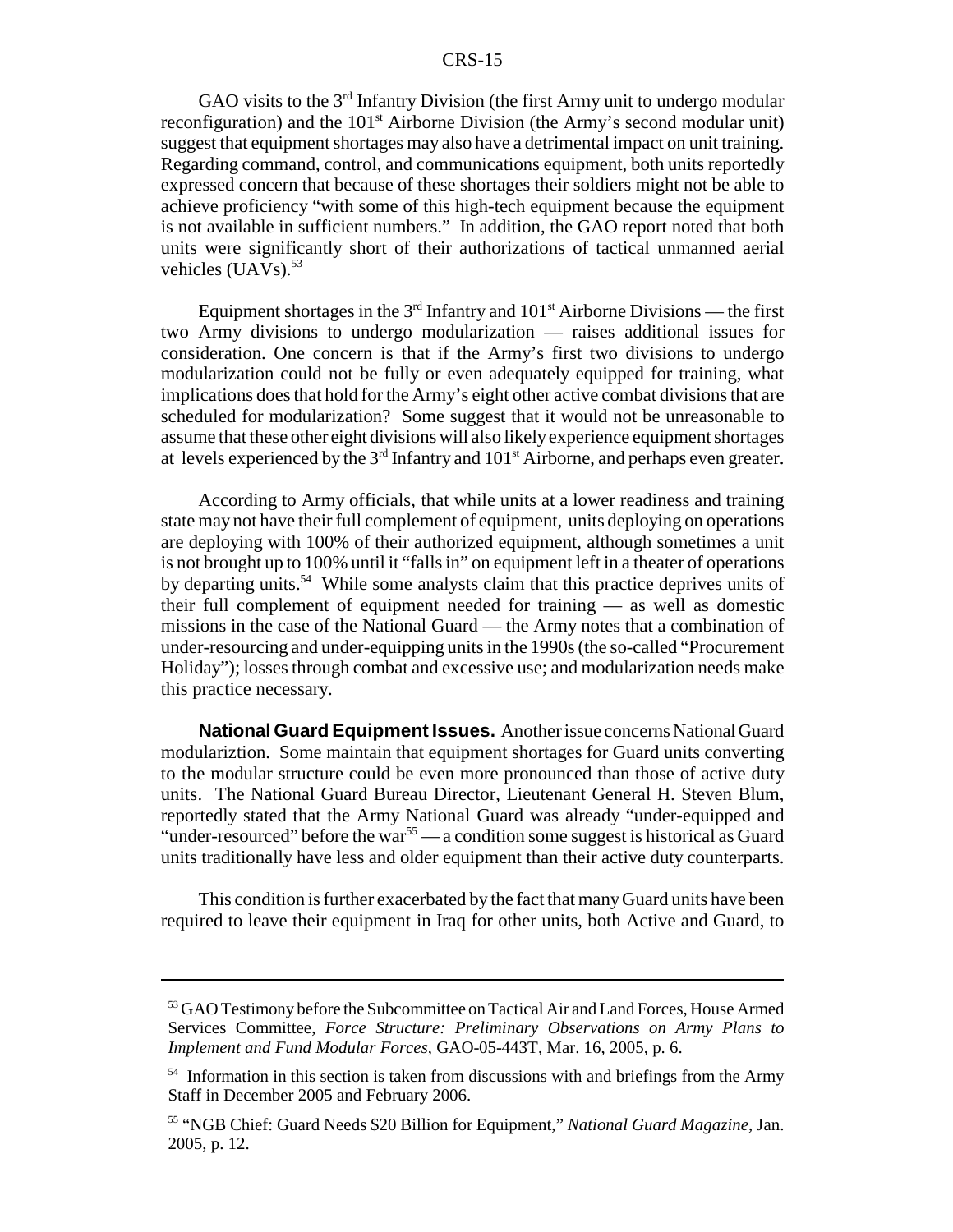use.56 In some instances, Guard units left all but their soldier's individual equipment in Iraq, which has had a significant impact on those unit's ability to train and also to fulfil their state missions, such as disaster relief and homeland defense. Such extreme shortages might also have a significant impact on Guard units converting to modular brigade combat teams.

**Demands on Army Depots.** Reports suggest that the demands at Army depots to maintain and repair equipment needed in Iraq and Afghanistan is having a detrimental effect on the depots ability to provide equipment for modularization.<sup>57</sup> The Congressional Budget Office (CBO) in 2005 testimony to the House Subcommittee on Readiness, noted that as a result of the wars "many of the hundreds of thousands of pieces of equipment that have been used in operations in Iraq and Afghanistan are in need of replacement or repair."58 According to CBO, the Army's trucks are being driven "roughly ten times more miles per year than has been the average over the past several years; tanks and armored vehicles are being driven at rates roughly five times those of peacetime; and helicopters flown at roughly twice peacetime rates."59 Adding to the problem of excessive equipment utilization is that equipment and vehicles are also being destroyed as a result of enemy action and in non-combat related activities such as vehicle accidents. Army depots are reportedly confronting four to five times more equipment wear than the Army anticipated and are said to be experiencing significant stress in not only repairing equipment needed for Iraq and Afghanistan, but also trying to meet the Army's modularity demands.<sup>60</sup> Given this situation of competing demands on the Army's industrial base, it is possible that the equipment shortages resulting from unit reorganization and the creation of new brigades might be further exacerbated by demands to repair equipment damaged or worn out by the war.

**The Army's Budget Concerns Regarding Equipment.** The Army's Campaign Plan assumes that supplemental funding will continue "until the end of the emergency plus two fiscal years,"<sup>61</sup> in order to fund the repair and reset equipment returning from deployed operations. Given the somewhat unpredictable nature of combat losses and equipment usage rates, some Army officials suggest that supplemental appropriations may be required for more than the planned "end of

<sup>&</sup>lt;sup>56</sup> Information in this section is from Wayne Woolley, "Looking for a Fair Fight: Citizen Soldiers Given More Responsibilities Without the Resources," *New Jersey Star-Ledger*, Nov. 23, 2003 and Christopher Prawdzik, "Fracture Inventory," *National Guard Magazine*, Apr. 2005.

<sup>57</sup> See Jonathan Weisman, "Army Repair Posts Scramble to Keep the Troops Equipped," *Washington Post*, Dec. 13, 2004, p. A01 and Dave Moniz, "Worn-Out Army Equipment to Cost U.S.," *USA Today*, Jan. 26, 2005, p. 7.

<sup>58</sup> Statement of Douglas Holtz-Eakin, CBO, on "The Potential Costs Resulting from Increased Usage of Military Equipment in Ongoing Operations," presented to the Subcommittee on Readiness, House Armed Services Committee, Apr. 6, 2005, p. 1.

<sup>59</sup> Ibid., p. 2.

<sup>60</sup> See Jonathan Weisman, "Army Repair Posts Scramble to Keep the Troops Equipped," *Washington Post*, Dec. 13, 2004, p. A01 and Dave Moniz, "Worn-Out Army Equipment to Cost U.S.," *USA Today*, Jan. 26, 2005, p. 7.

<sup>&</sup>lt;sup>61</sup> The Army Campaign Plan, Change 2, Unclassified, September 30, 2005.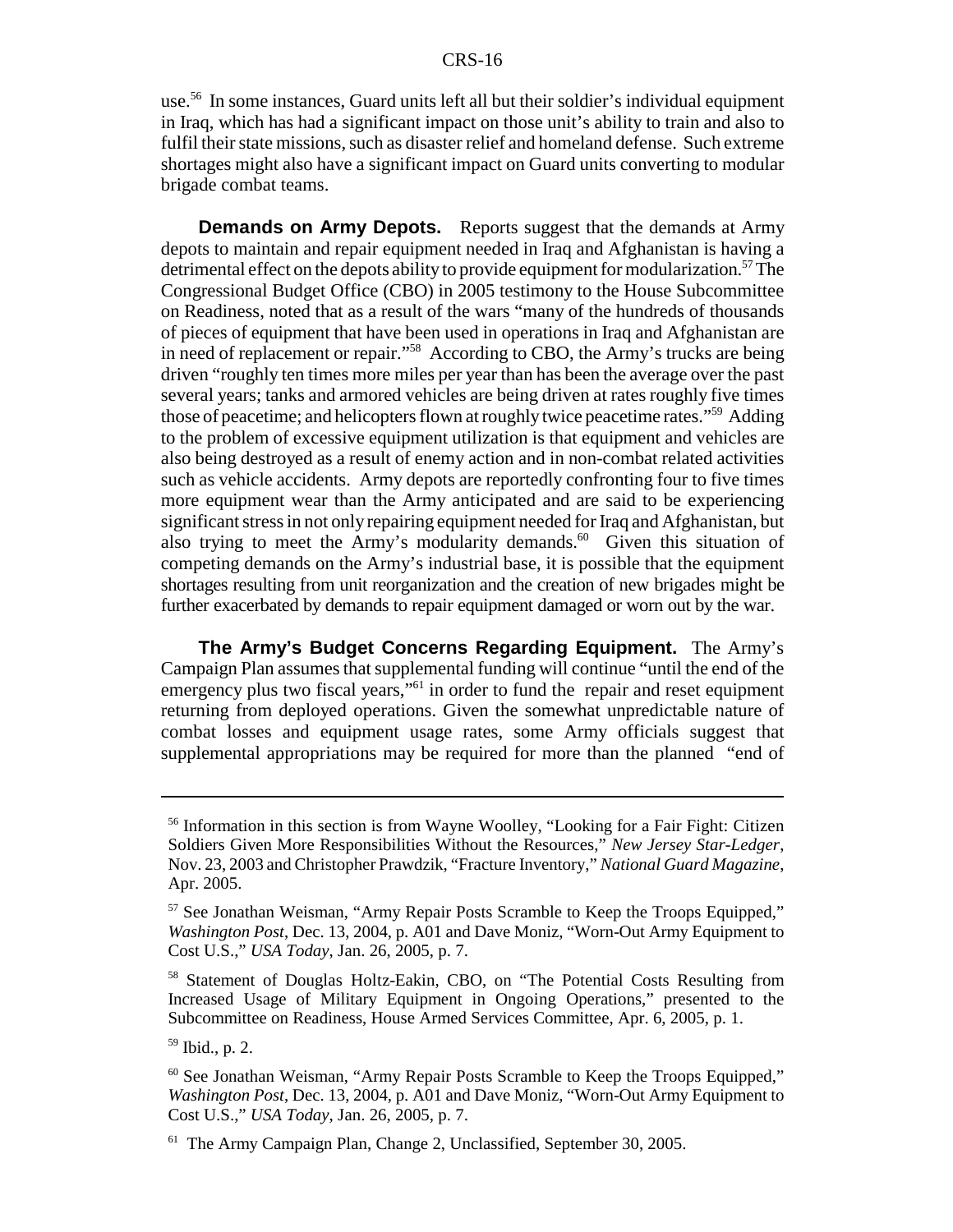emergency plus two fiscal years." Army planners suggest that should the planned-for supplemental appropriations be reduced or eliminated at the conclusion of the "emergency" that the Army's equipment situation could rapidly enter a "death spiral" whereby units could be significantly and perhaps permanently underequipped due to a lack of funds for repair and reset of equipment. $\frac{62}{ }$ 

# **Basing**

On July 27, 2005, the Army announced the stationing locations for its active duty  $BCTs$ :<sup>63</sup>

| <b>Location</b>        | <b>Number of BCTs</b> | <b>BCT Flagging Designations</b> <sup>64</sup>                                                   |
|------------------------|-----------------------|--------------------------------------------------------------------------------------------------|
| Ft. Benning, GA        | 1 BCT                 | 3 <sup>rd</sup> Infantry Division                                                                |
| Ft. Bliss, TX          | 4 BCTs                | 1 <sup>st</sup> Armored Division                                                                 |
| Ft. Bragg, NC          | 4 BCTs                | 82 <sup>nd</sup> Airborne Division                                                               |
| Ft. Campbell, KY       | 4 BCTs                | $101st$ Airborne Division                                                                        |
| Ft. Carson, CO         | 4 BCTs                | 4 <sup>th</sup> Infantry Division                                                                |
| Ft. Drum, NY           | 3 BCTs                | 10 <sup>th</sup> Mountain Division                                                               |
| Ft. Hood, TX           | 5 BCTs                | 4 BCTs - 1 <sup>st</sup> Cavalry Division<br>1 BCT - 3 <sup>rd</sup> Armored Cavalry<br>Regiment |
| Ft. Knox, KY           | 1 BCT                 | 1 <sup>st</sup> Infantry Division                                                                |
| Ft. Lewis, WA          | 3 BCTs (Stryker)      | $2nd$ Infantry Division                                                                          |
| Ft. Polk, LA           | 1 BCT                 | 10 <sup>th</sup> Mountain Division                                                               |
| Ft. Richardson, AK     | 1 BCT                 | 25 <sup>th</sup> Infantry Division                                                               |
| Ft. Riley, KS          | 3 BCTs                | 1 <sup>st</sup> Infantry Division                                                                |
| Ft. Stewart, GA        | 3 BCTs                | 3 <sup>rd</sup> Infantry Division                                                                |
| Ft. Wainwright, AK     | 1 BCT (Stryker)       | 25 <sup>th</sup> Infantry Division                                                               |
| Schofield Barracks, HI | 2 BCTs (Stryker)      | 25 <sup>th</sup> Infantry Division                                                               |
| Korea                  | 1 BCT                 | 2 <sup>nd</sup> Infantry Division                                                                |
| Germany                | 1 BCT (Stryker)       | $2nd$ Cavalry Regiment                                                                           |
| Italy                  | 1 BCT                 | $173rd$ Airborne Brigade                                                                         |
| Ft. Irwin, CA          | $1$ BCT $(-)$         | 11 <sup>th</sup> Armored Cavalry Regiment                                                        |

**Table 3. Active BCT Stationing Plan**

 $62$  Information in this section is taken from discussions with and briefings from the Army Staff in December 2005 and February 2006.

<sup>63</sup> Department of Defense News Release, "Army Unveils Active Component Brigade Combat Team Stationing," July 27, 2005.

<sup>&</sup>lt;sup>64</sup> Flagging Designations from AUSA Report, "Active Component Division and Brigade Combat Team Stationing and Flagging Designations," August 2005.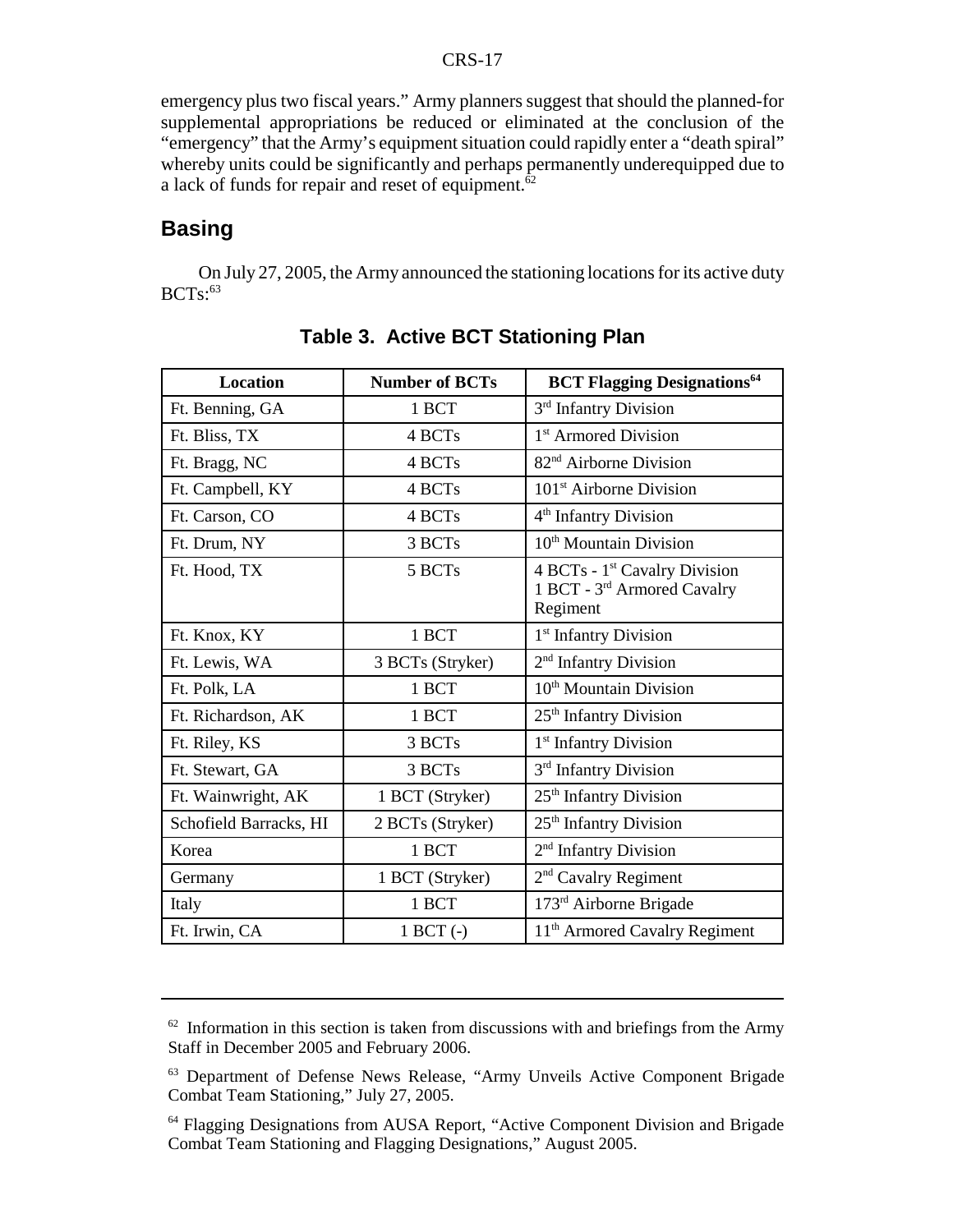In September 2005, the Army published its stationing plan for its Active, National Guard, and Reserve Component BCTs, support brigades, and operational headquarters in Change 2 to the Army Campaign Plan. The Army does acknowledge that there have been some minor changes to this plan since it was issued.

# **Rebalancing and Stabilizing the Force and Cyclical Readiness**

#### **Other Critical Army Initiatives**

The Army has three other concurrent initiatives underway which have been described as "critical enablers" in the Army's brigade-centric reconfiguration: rebalancing and stabilizing the force and cyclic unit readiness. These initiatives involve substantial policy, organizational, and personnel changes and some observers contend that these initiatives may be more be difficult to achieve than the creation of modular BCTs and support brigades as they require significant cultural changes for the entire Army.

### **Rebalancing the Force**

In what the Army describes as its "most significant restructuring in 50 years," the Army is presently converting a number of units deemed less relevant to current requirements into units more appropriate to the types of operations ongoing in Iraq and Afghanistan. This change involves over 100,000 active and reserve personnel and involves decreasing certain types of units while increasing others as described in **Table 4**, below.

| <b>Decrease</b>                    | <b>Increase</b>                              |
|------------------------------------|----------------------------------------------|
| 26 - Field Artillery Battalions    | 149 - Military Police Units                  |
| 10 - Air Defense Battalions        | 16 - Transportation Units                    |
| 13 - Engineer Battalions           | 9 - Petroleum/Water Distribution Units       |
| 19 - Armor Battalions              | 9 - Civil Affairs Units                      |
| 65 - Ordnance (Battalions - Teams) | 7 - Psychological Operations Units           |
|                                    | 11 - Biological Integrated Defense Companies |

**Table 4. Restructuring of Units, FY2004-FY2009**

Source: Torchbearer National Security Report, "The U.S. Army: A Modular Force for the 21<sup>st</sup> Century," The Association of the United States Army (AUSA), March 2005, p. 19.

According the Army's 2005 Posture Statement dated February 6, 2005 this rebalancing is underway with more than 34,000 spaces having been converted.<sup>65</sup> Army officials state that recommendations from QDR 2005 could possibly alter the numbers and types of units that will be decremented and increased, but these officials

<sup>65</sup> U.S. Army's 2005 Posture Statement (Unclassified), Feb. 6, 2005, p. ii.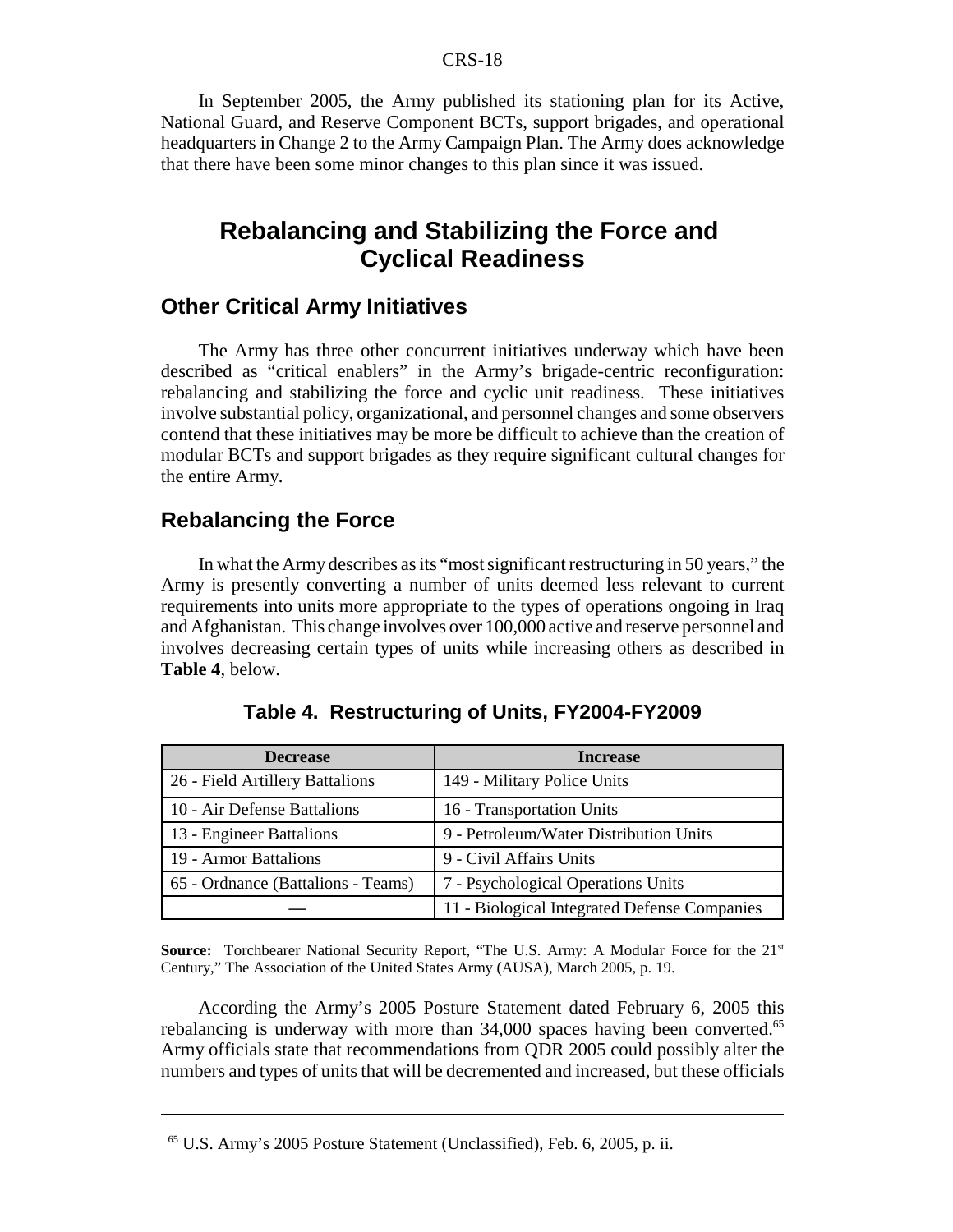believe that such changes would likely be minor in nature.<sup>66</sup> The Army further maintains that rebalancing will increase its capabilities sufficiently to relieve the stress on high demand/low density units. This rebalancing is also intended to place more combat support and combat service support units back into the active component from the Reserves to improve overall deployability and sustainability, as well as to reduce requirements for immediate mobilization of reserve units.<sup>67</sup>

## **Stabilizing the Force**

This initiative transitions the Army from an individual replacement manning system to a unit-focused system. This stabilization initiative is applicable only to Active Component forces. The objective is to keep soldiers in units longer in order to reduce historically high turnover rates of soldiers and their leaders and to foster unit cohesion and operational effectiveness.68 In addition, this initiative is intended to provide stability to Army families, and could ultimately save the Army money as it could result in fewer moves for soldiers and their families. The 172<sup>nd</sup> Separate Infantry Brigade in Alaska was the first unit to implement the unit stability program and four additional brigades began unit stability in 2005.69

# **Cyclical Readiness - Army Force Generation**<sup>70</sup>

In FY2006 the Army plans to implement a new readiness system — modeled on the cyclical readiness systems of the other Services — to replace its old "Tiered Readiness System" which, according to the Army, created a "Haves" and "Haves Not" culture - with most of the "Haves Not" consisting of Army National Guard and Reserve units. Under this readiness system, called the Army Force Generation Model, units will move through a structured progression of unit readiness over time intended to produce predictable periods of availability of trained, ready, and equipped units available for deployment. Under this model, units will fall into one of three pools: the reset/retrain pool; the ready pool; and the available pool. In the reset/retrain pool units will not be ready or available for major combat operations but could conduct homeland security and disaster relief operations. Units in the ready pool are conducting training and receiving additional personnel and equipment to bring them up to full strength and units in this pool can be deployed to meet "surge requirements" if need be. After passing the ready pool, units are assigned to the available pool for one year where they become eligible to deploy for combat and other operations. The Army hopes to maintain 20 BCTs (14 Active and 6 Reserve) in the available pool on a continuous basis.

<sup>&</sup>lt;sup>66</sup> Information in this section is taken from discussions with and briefings from the Army Staff in December 2005 and February 2006.

 $67$  U.S. Army's 2005 Posture Statement (Unclassified), Feb. 6, 2005 p. 9.

<sup>68</sup> Ibid.

 $69$  Ibid.

 $70$  Information in this section is taken from an Army Information Paper "Congressional" Engagement — Army Force Generation," June 24, 2005.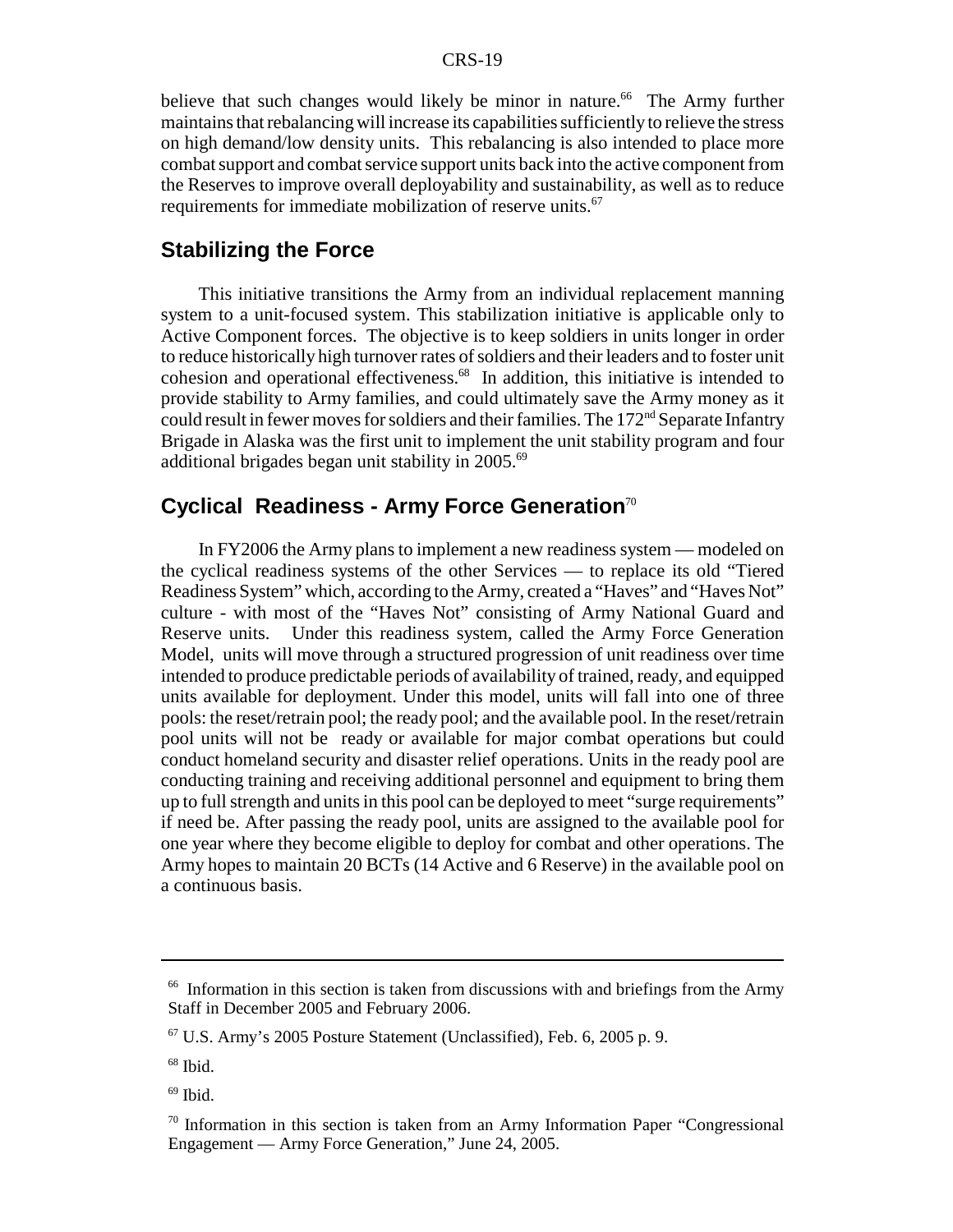The Army hopes that the Army Force Generation Model for readiness will result

- A steady-state supply of 20 ready, fully-resourced, BCTs and supporting units;
- Stabilized personnel to join, train, deploy, and fight together in the same unit;
- ! Assured and predictable access to National Guard and Reserve units for operational requirements;
- Better ability to allocate constrained resources (particularly equipment) based on unit deployment schedules;
- ! More predictable unit deployments for soldiers, their families, and employers; and
- ! Opportunity to synchronize unit readiness with a wide variety of Institutional Army requirements such as professional schooling needed for promotion and military specialty-specific training.

# **Potential Oversight Issues for Congress**

# **How Many BCTs Will the Army Field?**

in:

Over the past two years the Army has gone from its originally planned "48 to 43 Active Component BCTs" to reportedly only "43 Active Component BCTs" to "42 BCTs" and, according to some Army officials, perhaps as few 39 or 36 Active Component BCTs. Analysts suggest that a variety of factors have been involved in this reduction over time including troop and equipment shortages, budgetary constraints, as well as the Army's desire to protect funding for modernization - namely the Future Combat System. Similar reductions in the Army National Guard and Reserve have also reportedly occurred. Army officials also suggest that this reduction was also in part necessitated out of need to adequately staff and equip modular support brigades and headquarters after the BCTs had been filled with required personnel and equipment - often times taken from divisional and higher level support units and headquarters.71 Given this decreasing number of BCTs, Congress may wish to explore the circumstances that compelled the Army to decrease its numbers of BCTs - both active and reserve - as well as what risks are associated with having a smaller combat force than originally intended.

 $71$  Information in this section is taken from discussions with and briefings from the Army Staff in December 2005 and February 2006.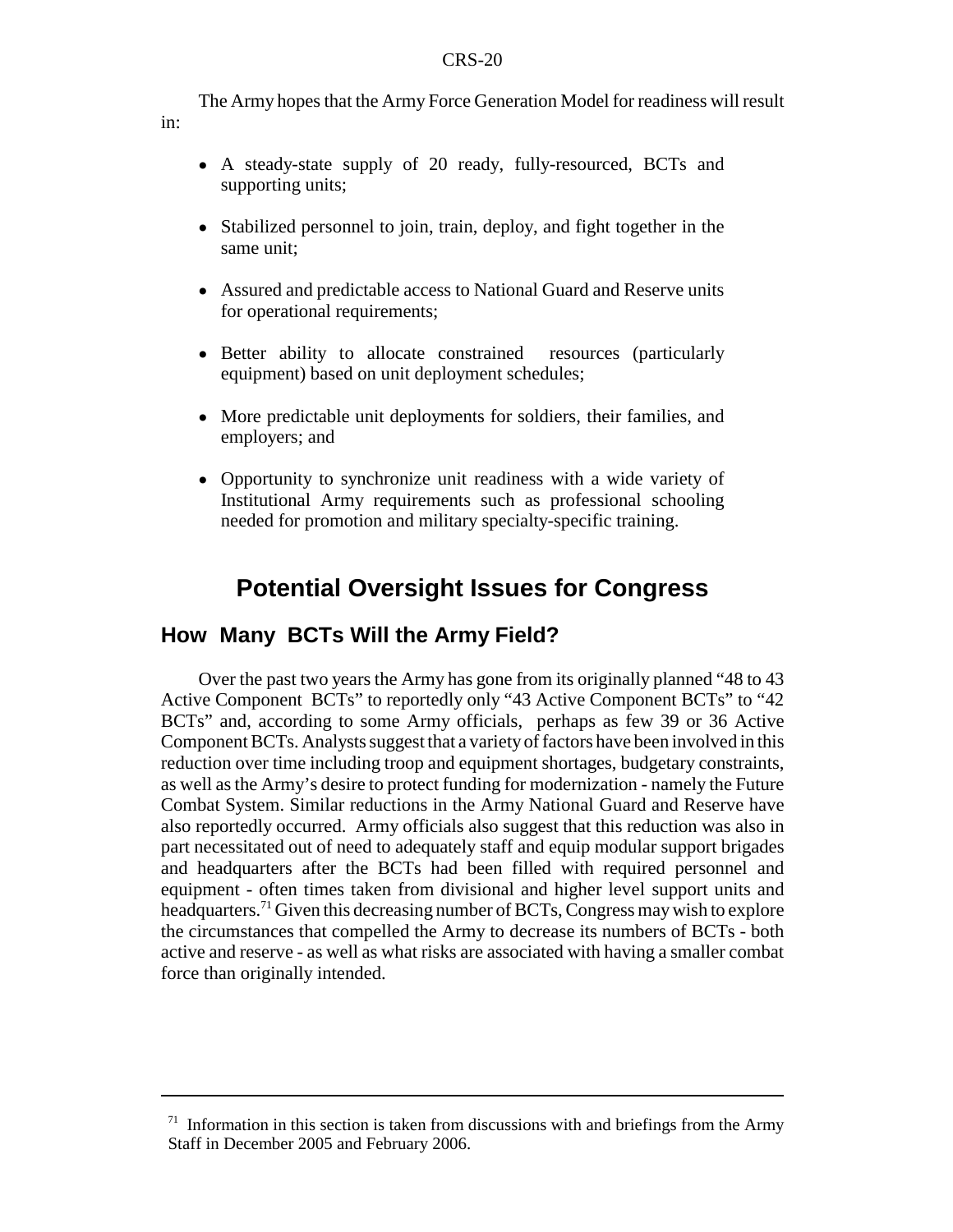### **Modularity "Lessons Learned" From Deployments**

It is possible that Congress might explore with DOD and the Army the initial "lessons learned" from the 2005 deployment to Iraq of  $3<sup>rd</sup>$  Infantry Division and the  $101<sup>st</sup>$  Airborne Division — the Army's first two modularized divisions. The performance of these two restructured divisions that participated in the March 2003 ground invasion of Iraq in the traditional divisional structure, will likely be closely scrutinized and hopefully extensively documented. The Army has suggested that the operational and combat lessons learned from the current rotation of these two new units will help the Army to refine not only tactics and operational procedures for modular forces, but also force structure as well as unit manning, two areas of considerable congressional interest. Congressional exposure to these lessons learned could potentially provide valuable insight as it performs it's oversight and budgetary roles regarding the Army's transformation to a modular force.

## **Personnel and Equipment Shortages**

Congress may decide to examine the impact of personnel and equipment shortages on modularization of the active Army and National Guard in greater detail. Some contend that personnel, in particular, and equipment shortages could result in the Army not achieving its goals in terms of both timelines for conversion, as well as total number of additional brigade combat teams and support brigades created. Such an examination could focus on individual units, and identify not only current and projected equipment and personnel shortfalls in those units, but perhaps trends throughout both the active Army and National Guard. Given the National Guard's more pronounced personnel shortfalls and its historic equipment shortages, Congress may opt for a much more detailed examination of these shortages as well as the Army's overall timeline and possibly unfulfilled budgetary requirements to fully convert Guard and Reserve units to a modular force.

# **Counterinsurgency and Stabilization Operations**

Congress might review the adequacy of the Army's current modular force structure design in terms of counterinsurgency and stabilization operations. Concerns have been raised that the new BCTs will not have as many infantry soldiers as previous divisional combat brigades and that fewer infantry soldiers could possibly mean that these new BCTs might not have the ability to exert adequate presence to provide security as well as to conduct counterinsurgency operations. Another issue that might be examined is how effective the Army's current modular force structure is in addressing the demands of stabilization operations. While the modular force may be optimally designed to conduct rapid, decisive combat operations, it may not have the appropriate command and control formations or the right mix of support units such as engineers, logistics units, and military police to successfully conduct stabilization operations. Recent history suggests that it is no longer sufficient to simply defeat an adversary on the battlefield and that combat operations must be able to rapidly and successfully transition to security and stabilization operations in order to reduce the possibility of an ensuing civil war or insurgency. Given DOD's emphasis on the importance of stabilization operations, Congress might choose to revisit the Army's modular force structure to determine if it is properly configured to conduct stabilization operations.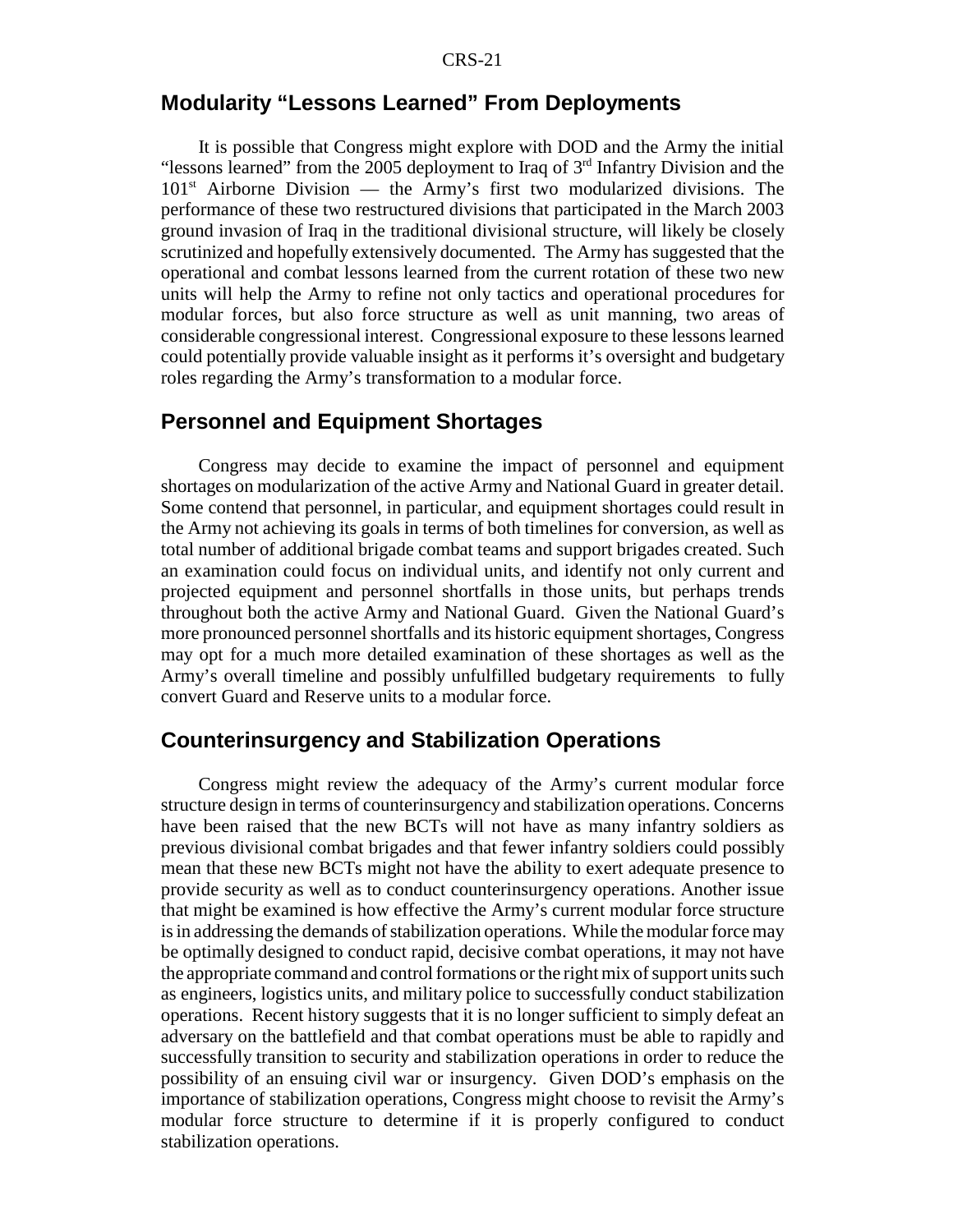# **Rebalancing and Stabilizing the Force**

Congress might act to review, in greater detail, the Army's rebalancing and stabilization initiatives. The Army has characterized these initiatives as "critical" to the modular transformation of the Army, but little is publically known as to how well they are progressing in terms of new units that have been created or how stabilization is affecting unit cohesion or family life for soldiers. Given that these two initiatives involve significant structural and cultural change for the Army, they also likely have significant budgetary implications that some feel are not adequately discussed as part of Army modularity.

# **Cyclical Readiness**

Congress may decide to examine the Army's Force Generation Model of cyclical readiness in greater detail. This new model - a departure from the long-standing tiered readiness system - will supposedly provide the Army with a trained and ready force pool of 20 active and reserve BCTs at all times. Such a change will likely have a significant impact on how the active and reserve Army staffs, equips, and trains its units and will almost certainly have budgetary and resource implications that Congress might decide to review.